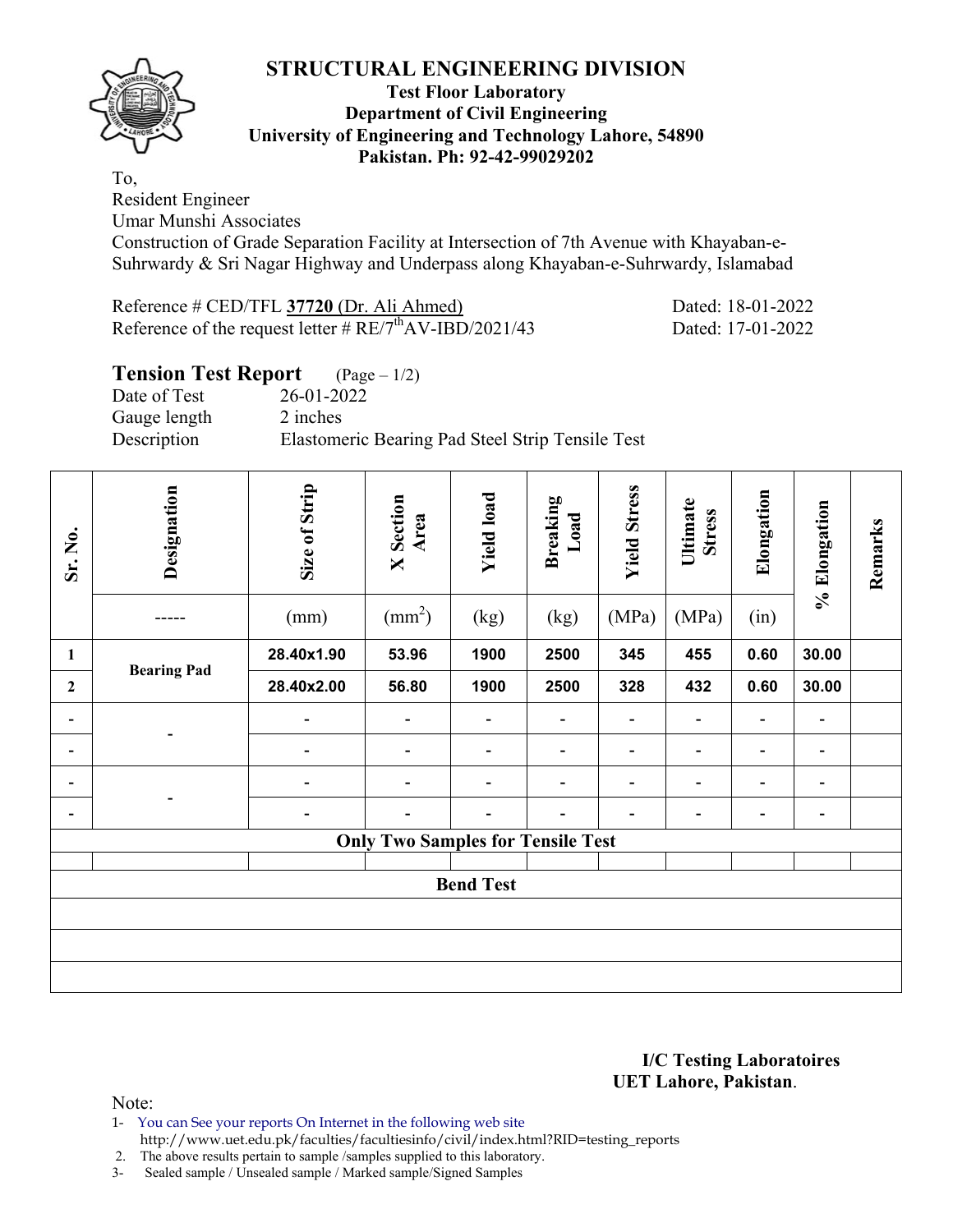

## **Test Floor Laboratory Department of Civil Engineering University of Engineering and Technology Lahore, 54890 Pakistan. Ph: 92-42-99029202**

To, Resident Engineer Mascon Associates (Pvt) Ltd HA Consulting Punjab Model Bazar Sheikhupura Package A

Reference # CED/TFL **37741** (Dr. Ali Ahmed) Dated: 20-01-2022 Reference of the request letter # PMBA/22/003 Dated: 20-01-2022

| <b>Tension Test Report</b> $(Page-1/2)$ |                                   |
|-----------------------------------------|-----------------------------------|
| Date of Test                            | 26-01-2022                        |
| Gauge length                            | 2 inches                          |
| Description                             | HR Sheet Steel Strip Tensile Test |

| Sr. No.                  | Designation     | Size of Strip<br>(mm)    | <b>X</b> Section<br>Area<br>$\text{(mm}^2)$ | <b>Yield load</b><br>(kg) | Breaking<br>Load<br>(kg) | <b>Yield Stress</b><br>(MPa) | Ultimate<br><b>Stress</b><br>(MPa) | Elongation<br>(in)       | % Elongation             | Remarks |
|--------------------------|-----------------|--------------------------|---------------------------------------------|---------------------------|--------------------------|------------------------------|------------------------------------|--------------------------|--------------------------|---------|
| 1                        |                 | 28.65x6.20               | 177.63                                      | 5200                      | 8000                     | 287                          | 442                                | 0.80                     | 40.00                    |         |
| $\overline{2}$           | <b>HR</b> Sheet | 28.25x6.00               | 169.50                                      | 5100                      | 7900                     | 295                          | 457                                | 0.80                     | 40.00                    |         |
| $\overline{\phantom{a}}$ |                 | $\overline{a}$           | $\blacksquare$                              | $\overline{\phantom{a}}$  | $\blacksquare$           | -                            |                                    | $\overline{\phantom{a}}$ | $\overline{\phantom{0}}$ |         |
| $\overline{\phantom{a}}$ |                 | $\overline{\phantom{0}}$ | $\overline{\phantom{a}}$                    | $\overline{\phantom{a}}$  | $\overline{\phantom{a}}$ | $\overline{\phantom{0}}$     | $\qquad \qquad \blacksquare$       | $\overline{\phantom{a}}$ | $\overline{\phantom{0}}$ |         |
| -                        |                 |                          | $\blacksquare$                              | $\blacksquare$            | $\overline{\phantom{0}}$ | -                            | $\overline{\phantom{0}}$           | $\overline{\phantom{0}}$ | $\overline{\phantom{0}}$ |         |
| $\overline{\phantom{a}}$ |                 |                          | $\overline{a}$                              |                           |                          |                              |                                    | $\overline{\phantom{0}}$ |                          |         |
|                          |                 |                          | <b>Only Two Samples for Tensile Test</b>    |                           |                          |                              |                                    |                          |                          |         |
|                          |                 |                          |                                             | <b>Bend Test</b>          |                          |                              |                                    |                          |                          |         |
|                          |                 |                          |                                             |                           |                          |                              |                                    |                          |                          |         |
|                          |                 |                          |                                             |                           |                          |                              |                                    |                          |                          |         |
|                          |                 |                          |                                             |                           |                          |                              |                                    |                          |                          |         |

#### **I/C Testing Laboratoires UET Lahore, Pakistan**.

Note:

1- You can See your reports On Internet in the following web site http://www.uet.edu.pk/faculties/facultiesinfo/civil/index.html?RID=testing\_reports

2. The above results pertain to sample /samples supplied to this laboratory.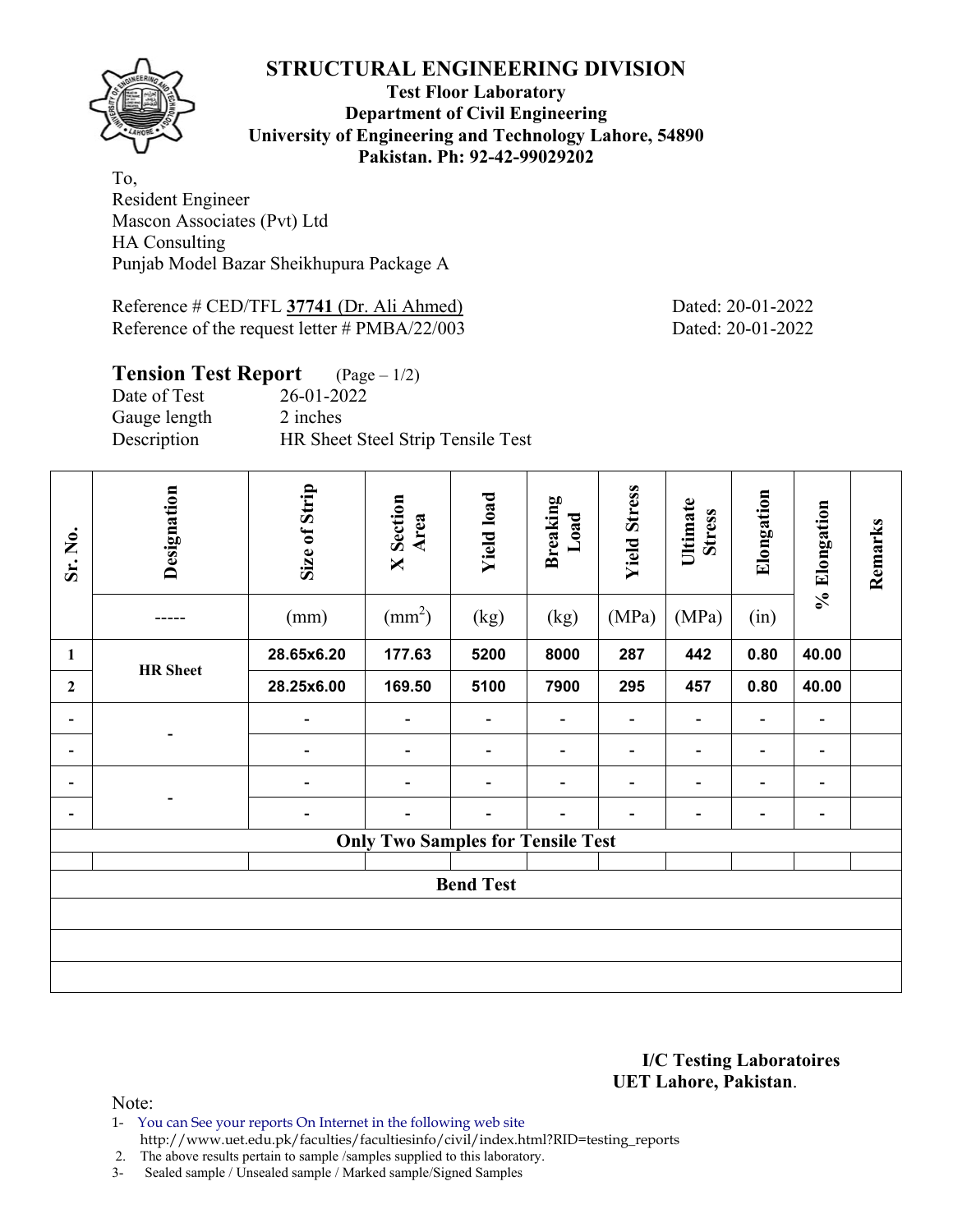

## **Test Floor Laboratory Department of Civil Engineering University of Engineering and Technology Lahore, 54890 Pakistan. Ph: 92-42-99029202**

To, Resident Engineer Mascon Associates (Pvt) Ltd HA Consulting Punjab Model Bazar Sheikhupura Package A

Reference # CED/TFL **37741** (Dr. Ali Ahmed) Dated: 20-01-2022 Reference of the request letter # PMBA/22/003 Dated: 20-01-2022

# **Weight &Size Test Report** (Page – 2/2)

Date of Test 26-01-2022 Description HR Sheet Weight and Size Test

| Sr.<br>No.   | Designation     | Weight | Length                          | Width<br>(b) | Weight per Unit<br>Area | Thickness | Remark |
|--------------|-----------------|--------|---------------------------------|--------------|-------------------------|-----------|--------|
|              |                 | (g)    | (mm)                            | (mm)         | (kg/m <sup>2</sup> )    | (mm)      |        |
| $\mathbf{1}$ | <b>HR</b> Sheet | 1058   | 153.40                          | 148.30       | 46.51                   | 6.00      |        |
|              |                 |        |                                 |              |                         |           |        |
|              |                 |        |                                 |              |                         |           |        |
|              |                 |        |                                 |              |                         |           |        |
|              |                 |        |                                 |              |                         |           |        |
|              |                 |        |                                 |              |                         |           |        |
|              |                 |        |                                 |              |                         |           |        |
|              |                 |        |                                 |              |                         |           |        |
|              |                 |        | <b>Only One Sample for Test</b> |              |                         |           |        |
|              |                 |        |                                 |              |                         |           |        |

**I/C Testing Laboratoires UET Lahore, Pakistan**.

- 1- You can See your reports On Internet in the following web site http://www.uet.edu.pk/faculties/facultiesinfo/civil/index.html?RID=testing\_reports
- 2. The above results pertain to sample /samples supplied to this laboratory.
- 3- Sealed sample / Unsealed sample / Marked sample/Signed Samples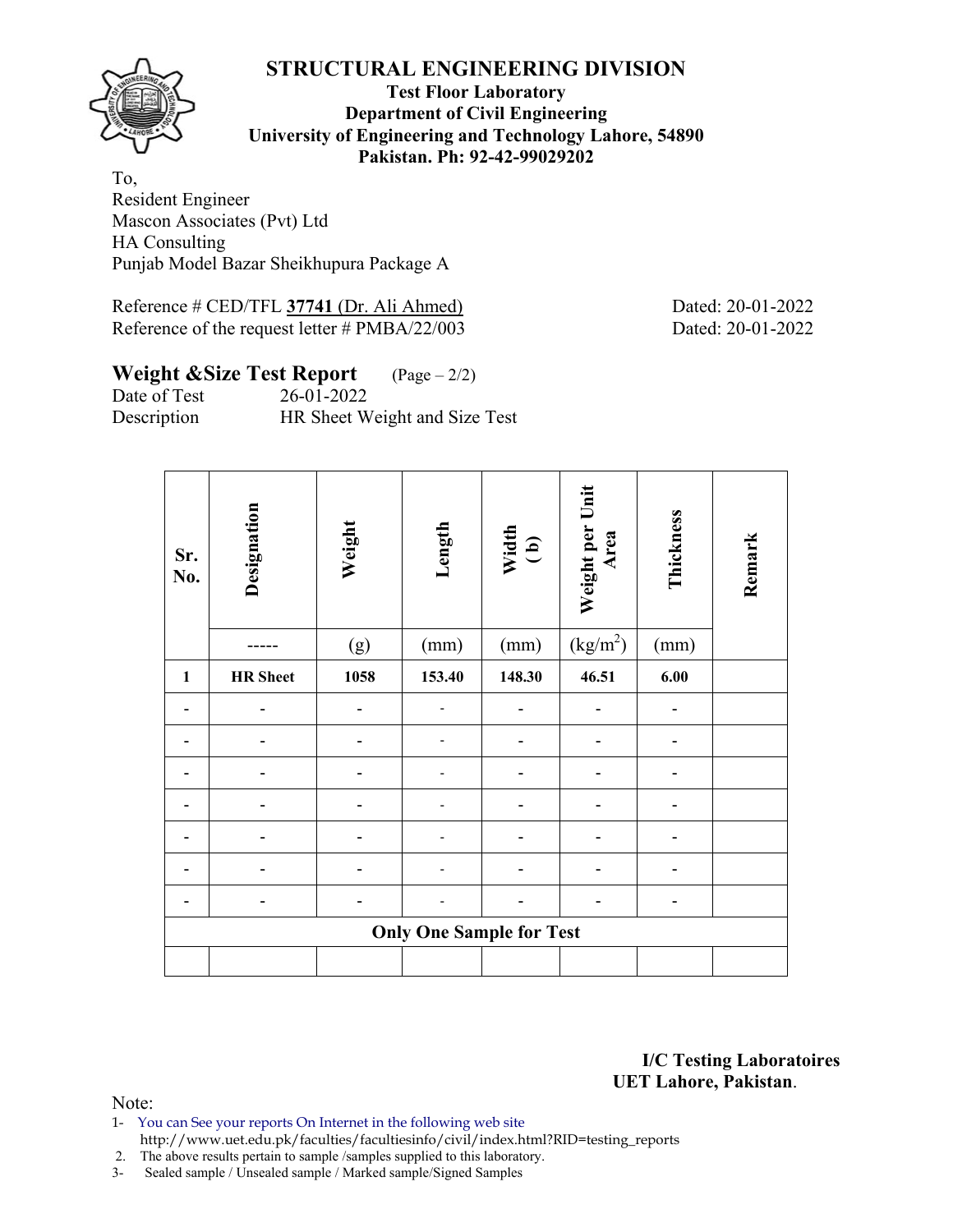

## **Test Floor Laboratory Department of Civil Engineering University of Engineering and Technology Lahore, 54890 Pakistan. Ph: 92-42-99029202**

To, M/S Power Construction Corporation of China Ltd Tarbela 5<sup>th</sup> Extension Hydropower Project

| Reference # CED/TFL 37751 (Dr. Ali Ahmed)         |
|---------------------------------------------------|
| Reference of the request letter # PCCCL/T5HPP/T5C |

Dated: 21-01-2022 Dated: 20-01-2022

## **Tension Test Report** (Page – 1/2) Date of Test 26-01-2022 Gauge length 8 inches Description Wire Mesh Tensile and Bend Test

| Sr. No.        | Weight          |                         | Diameter/<br>size |                | Area<br>$\text{(mm}^2)$ | <b>Yield load</b> | <b>Breaking Load</b>                                             | <b>Yield Stress</b><br>(MPa) | <b>Ultimate Stress</b><br>(MPa) | Elongation | % Elongation | Remarks |
|----------------|-----------------|-------------------------|-------------------|----------------|-------------------------|-------------------|------------------------------------------------------------------|------------------------------|---------------------------------|------------|--------------|---------|
|                | $(\text{kg/m})$ | Nominal<br>(mm)         | Actual<br>(mm)    | Nominal        | Actual                  | (kg)              | (kg)                                                             | Actual                       | Actual                          | (inch)     |              |         |
| 1              | 0.164           | $\overline{\mathbf{5}}$ | 5.16              | --------       | 20.9                    | 960               | 1320                                                             | 450                          | 618                             | 2.00       | 25.0         |         |
| $\overline{2}$ | 0.165           | $5\phantom{1}$          | 5.17              |                | 21.0                    | 1080              | 1640                                                             | 505                          | 767                             | 2.30       | 28.8         |         |
|                |                 |                         |                   |                |                         |                   |                                                                  |                              |                                 |            |              |         |
|                |                 |                         |                   |                |                         |                   |                                                                  |                              |                                 |            |              |         |
|                |                 |                         |                   | $\blacksquare$ |                         |                   |                                                                  |                              |                                 |            |              |         |
|                |                 |                         |                   |                |                         |                   |                                                                  |                              |                                 |            |              |         |
|                |                 |                         |                   |                |                         |                   | Note: only two samples for tensile and one sample for Bend test  |                              |                                 |            |              |         |
|                |                 |                         |                   |                |                         |                   |                                                                  |                              |                                 |            |              |         |
|                |                 |                         |                   |                |                         | <b>Bend Test</b>  |                                                                  |                              |                                 |            |              |         |
|                |                 |                         |                   |                |                         |                   | Wire Taken from Wire Mesh Bend Test Through 180° is Satisfactory |                              |                                 |            |              |         |
|                |                 |                         |                   |                |                         |                   |                                                                  |                              |                                 |            |              |         |
|                |                 |                         |                   |                |                         |                   |                                                                  |                              |                                 |            |              |         |

**I/C Testing Laboratoires UET Lahore, Pakistan**.

- 1- You can See your reports On Internet in the following web site http://www.uet.edu.pk/faculties/facultiesinfo/civil/index.html?RID=testing\_reports
- 2. The above results pertain to sample /samples supplied to this laboratory.
- 3- Sealed sample / Unsealed sample / Marked sample/Signed Samples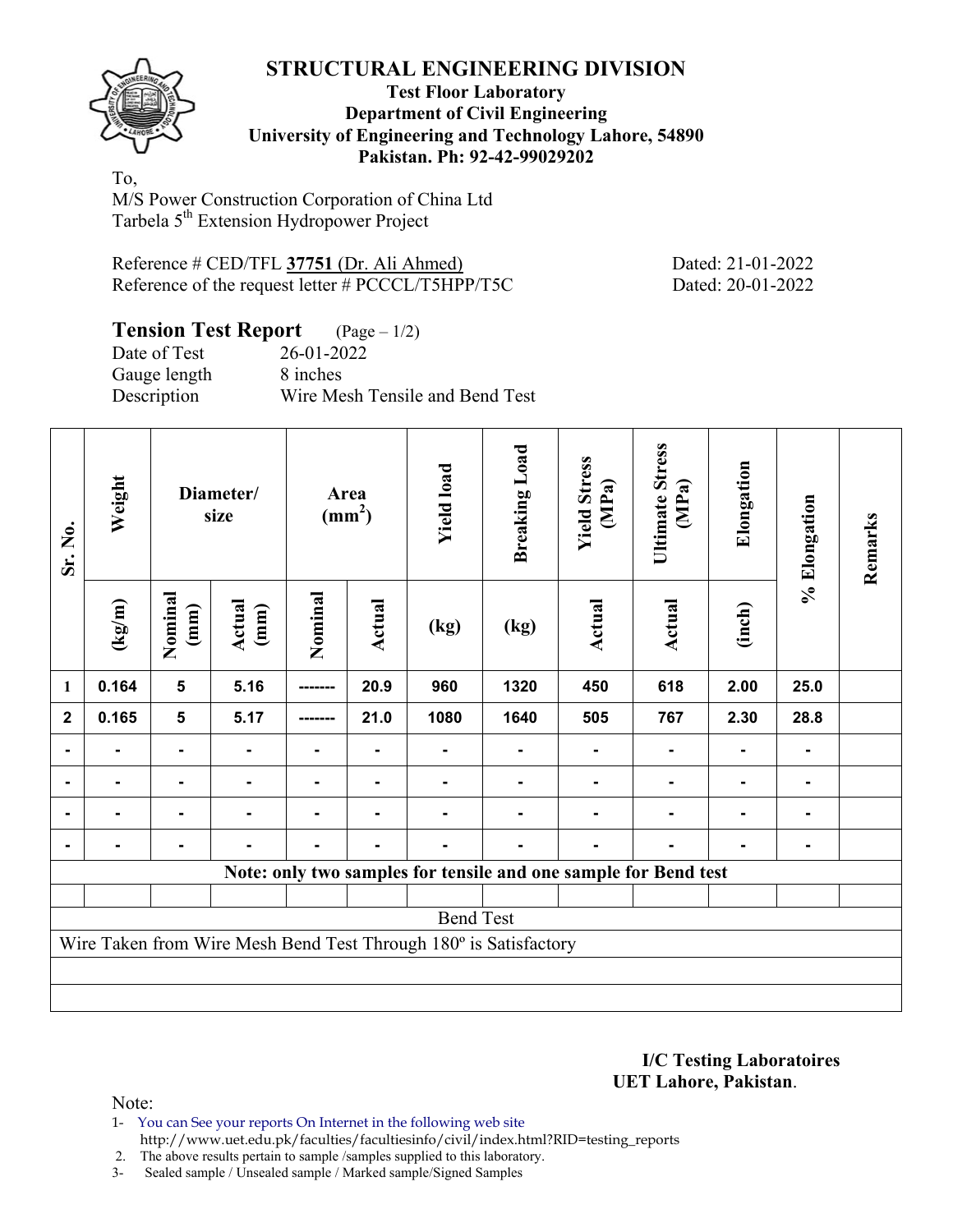

## **Test Floor Laboratory Department of Civil Engineering University of Engineering and Technology Lahore, 54890 Pakistan. Ph: 92-42-99029202**

To, M/S Power Construction Corporation of China Ltd Tarbela 5<sup>th</sup> Extension Hydropower Project

| Reference # CED/TFL 37751 (Dr. Ali Ahmed)         |  |  |
|---------------------------------------------------|--|--|
| Reference of the request letter # PCCCL/T5HPP/T5C |  |  |

Dated: 21-01-2022 Dated: 20-01-2022

# Weld Test Report (Page – 2/2)

Date of Test 26-01-2022 Description Wire Mesh Weld Load Test

| Sr. No                         | <b>Wire Size</b><br>(mm) | <b>Remarks</b>                            |  |  |  |  |  |  |
|--------------------------------|--------------------------|-------------------------------------------|--|--|--|--|--|--|
| 1                              | 150x150                  | T- Section got bend and slippage occurred |  |  |  |  |  |  |
|                                |                          |                                           |  |  |  |  |  |  |
|                                |                          |                                           |  |  |  |  |  |  |
|                                |                          |                                           |  |  |  |  |  |  |
|                                |                          |                                           |  |  |  |  |  |  |
|                                |                          |                                           |  |  |  |  |  |  |
|                                |                          |                                           |  |  |  |  |  |  |
|                                |                          |                                           |  |  |  |  |  |  |
|                                |                          |                                           |  |  |  |  |  |  |
|                                |                          |                                           |  |  |  |  |  |  |
|                                |                          | -                                         |  |  |  |  |  |  |
| Note: only one sample for test |                          |                                           |  |  |  |  |  |  |
|                                |                          |                                           |  |  |  |  |  |  |

**I/C Testing Laboratoires UET Lahore, Pakistan**.

Note:

1- You can See your reports On Internet in the following web site http://www.uet.edu.pk/faculties/facultiesinfo/civil/index.html?RID=testing\_reports

2. The above results pertain to sample /samples supplied to this laboratory.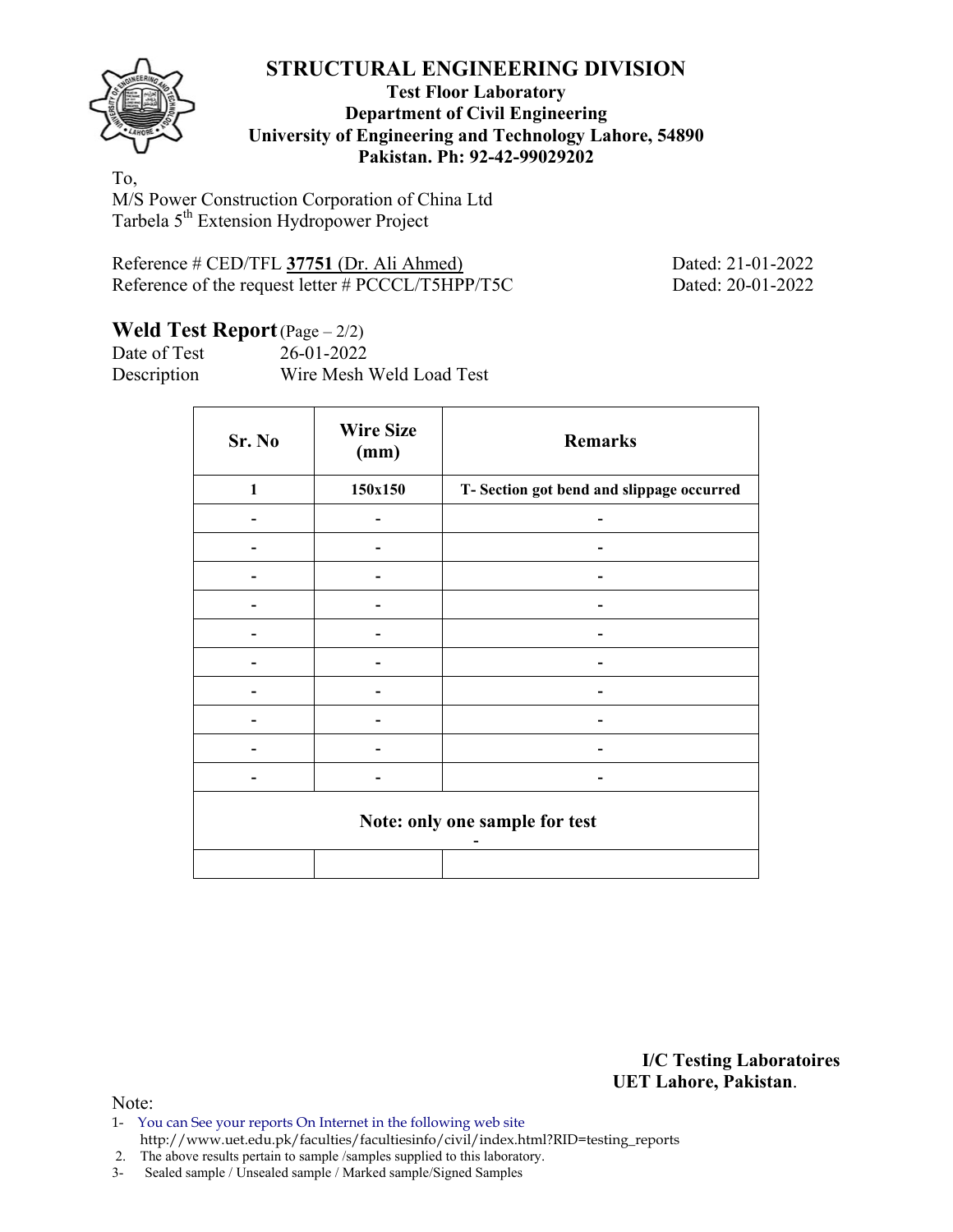

## **Test Floor Laboratory Department of Civil Engineering University of Engineering and Technology Lahore, 54890 Pakistan. Ph: 92-42-99029202**

To, Resident Engineer Associated Consulting Engineers - ACE Ltd. Lahore Jv Engineering General Consultants (Pvt) Ltd. CPEC Project Western Route Hakla (M-1) to D.I Khan Motorway, Package –V Hakla to Pindi Gheb (km 0+000 to 62+767.422)

| Reference # CED/TFL 37752 (Dr. Ai Ahmed)                     | Dated: 21-01-2022 |
|--------------------------------------------------------------|-------------------|
| Reference of the request letter # $RE/ACE/CPE C/P-V/22/1370$ | Dated: 17-01-2022 |

# **Tension Test Report** (Page – 1/1)

Date of Test 26-01-2022 Gauge length -------Description Fence Wire and Tension Wire Tensile Test

| Sr. No.        | <b>Measure</b><br>Diameter of<br><b>Single Wire</b> | <b>Breaking Load</b> | <b>Remarks</b> |                     |  |  |  |  |  |  |
|----------------|-----------------------------------------------------|----------------------|----------------|---------------------|--|--|--|--|--|--|
|                | (mm)                                                | (kg)                 | (kN)           |                     |  |  |  |  |  |  |
| $\mathbf{1}$   | 3.15                                                | 360                  | 3.53           | <b>Fence Wire</b>   |  |  |  |  |  |  |
| $\overline{2}$ | 3.15                                                | 680                  | 6.67           | <b>Tension Wire</b> |  |  |  |  |  |  |
|                |                                                     |                      |                |                     |  |  |  |  |  |  |
|                |                                                     |                      |                |                     |  |  |  |  |  |  |
|                |                                                     |                      |                |                     |  |  |  |  |  |  |
|                |                                                     |                      |                |                     |  |  |  |  |  |  |
|                |                                                     |                      |                |                     |  |  |  |  |  |  |
|                | <b>Only Two Samples for Test</b>                    |                      |                |                     |  |  |  |  |  |  |

**I/C Testing Laboratoires UET Lahore, Pakistan**.

- 1- You can See your reports On Internet in the following web site http://www.uet.edu.pk/faculties/facultiesinfo/civil/index.html?RID=testing\_reports
- 2. The above results pertain to sample /samples supplied to this laboratory.
- 3- Sealed sample / Unsealed sample / Marked sample/Signed Samples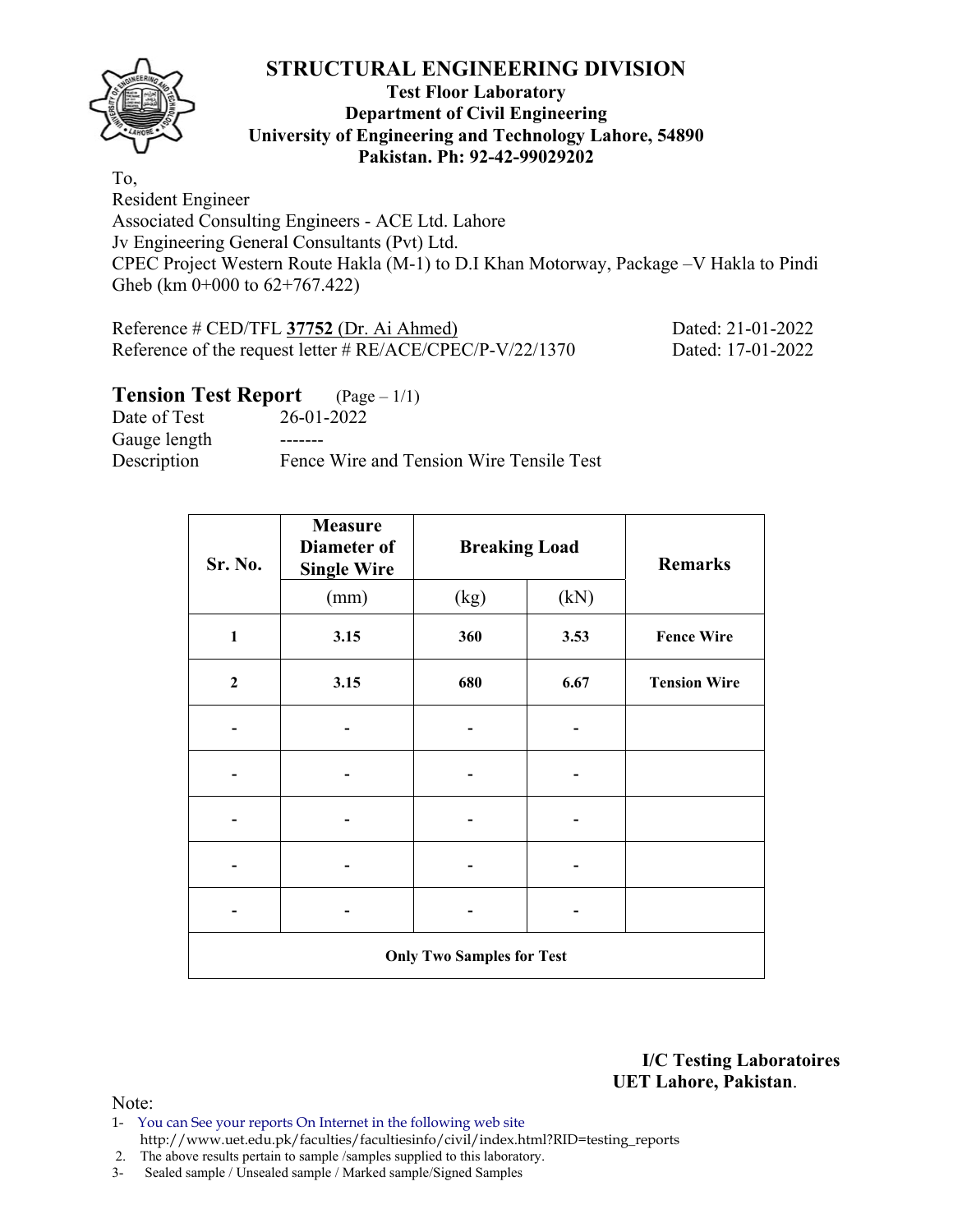

## **Test Floor Laboratory Department of Civil Engineering University of Engineering and Technology Lahore, 54890 Pakistan. Ph: 92-42-99029202**

To,

Resident Engineer

AZ Engineering Associates

1. Rehabilitation / Construction of Road from Lahore Road Chak 84/SBTO Minor Chak 29/SB Via Chak Hadda Chak 86/SB Link Chak 80/SBPull Length = 16.44 km in District Sargogha 2. Rehabilitation / Construction of Road Chak 29/NB to 37/NB via Chak 35/NB Chak 34/NB Link Chak 36/NB Bypass Link Chak No. 34/NB Bhawal Road Link Ajnala Length = 18.95 km in District Sargogha

3. Construction of Carpet Road from Chak 36 Pull to Ada Riazabad including Link Burali Kandiwal Road Link Villages Length 15.74 km in District Sargogha

Reference # CED/TFL **37760** (Dr. Ali Ahmed) Dated: 24-01-2022

Reference of the request letter # RE/AZEA/SGD/05 Dated: 17-01-2022

**Tension Test Report** (Page -1/1)

Date of Test 26-01-2022 Gauge length 8 inches

Description Deformed Steel Bar Tensile and Bend Test as per ASTM-A615

| Sr. No.          | Weight                                        |                          | Diameter/<br><b>Size</b> |         | Area<br>$(in^2)$         | <b>Yield load</b> | <b>Breaking</b><br>Load                                         | <b>Yield Stress</b><br>(psi) |        | <b>Ultimate Stress</b><br>(psi) |                          |                          |                          | Elongation | % Elongation | Remarks |
|------------------|-----------------------------------------------|--------------------------|--------------------------|---------|--------------------------|-------------------|-----------------------------------------------------------------|------------------------------|--------|---------------------------------|--------------------------|--------------------------|--------------------------|------------|--------------|---------|
|                  | (lbs/ft)                                      | Nominal<br>$(\#)$        | Actual<br>(inch)         | Nominal | Actual                   | (kg)              | (kg)                                                            | Nominal                      | Actual | Nominal                         | Actual                   | (inch)                   |                          |            |              |         |
| 1                | 0.395                                         | $\mathbf{3}$             | 0.385                    | 0.11    | 0.116                    | 3100              | 3600                                                            | 62200                        | 58800  | 72200                           | 68300                    | 1.60                     | 20.0                     |            |              |         |
| $\boldsymbol{2}$ | 0.397                                         | $\mathbf{3}$             | 0.385                    | 0.11    | 0.117                    | 3000              | 3600                                                            | 60200                        | 56660  | 72200                           | 68000                    | 1.50                     | 18.8                     |            |              |         |
|                  |                                               | $\overline{\phantom{0}}$ |                          |         |                          |                   |                                                                 |                              |        | $\overline{\phantom{0}}$        | $\overline{\phantom{a}}$ | $\overline{\phantom{a}}$ |                          |            |              |         |
|                  |                                               |                          |                          |         |                          |                   |                                                                 |                              |        |                                 |                          | $\overline{\phantom{0}}$ |                          |            |              |         |
|                  |                                               | -                        |                          |         | $\overline{\phantom{0}}$ |                   |                                                                 |                              | ٠      | $\qquad \qquad \blacksquare$    | $\overline{\phantom{a}}$ | $\overline{\phantom{a}}$ | $\overline{\phantom{0}}$ |            |              |         |
|                  |                                               |                          |                          |         |                          |                   | Note: only two samples for tensile and one sample for bend test |                              |        |                                 |                          |                          |                          |            |              |         |
|                  |                                               |                          |                          |         |                          |                   |                                                                 |                              |        |                                 |                          |                          |                          |            |              |         |
|                  |                                               |                          |                          |         |                          |                   | <b>Bend Test</b>                                                |                              |        |                                 |                          |                          |                          |            |              |         |
|                  | #3 Bar Bend Test Through 180° is Satisfactory |                          |                          |         |                          |                   |                                                                 |                              |        |                                 |                          |                          |                          |            |              |         |
|                  |                                               |                          |                          |         |                          |                   |                                                                 |                              |        |                                 |                          |                          |                          |            |              |         |
|                  |                                               |                          |                          |         |                          |                   |                                                                 |                              |        |                                 |                          |                          |                          |            |              |         |

**I/C Testing Laboratoires UET Lahore, Pakistan**.

Note:

1- You can See your reports On Internet in the following web site

http://www.uet.edu.pk/faculties/facultiesinfo/civil/index.html?RID=testing\_reports

 2. The above results pertain to sample /samples supplied to this laboratory. 3- Sealed sample / Unsealed sample / Marked sample/Signed Samples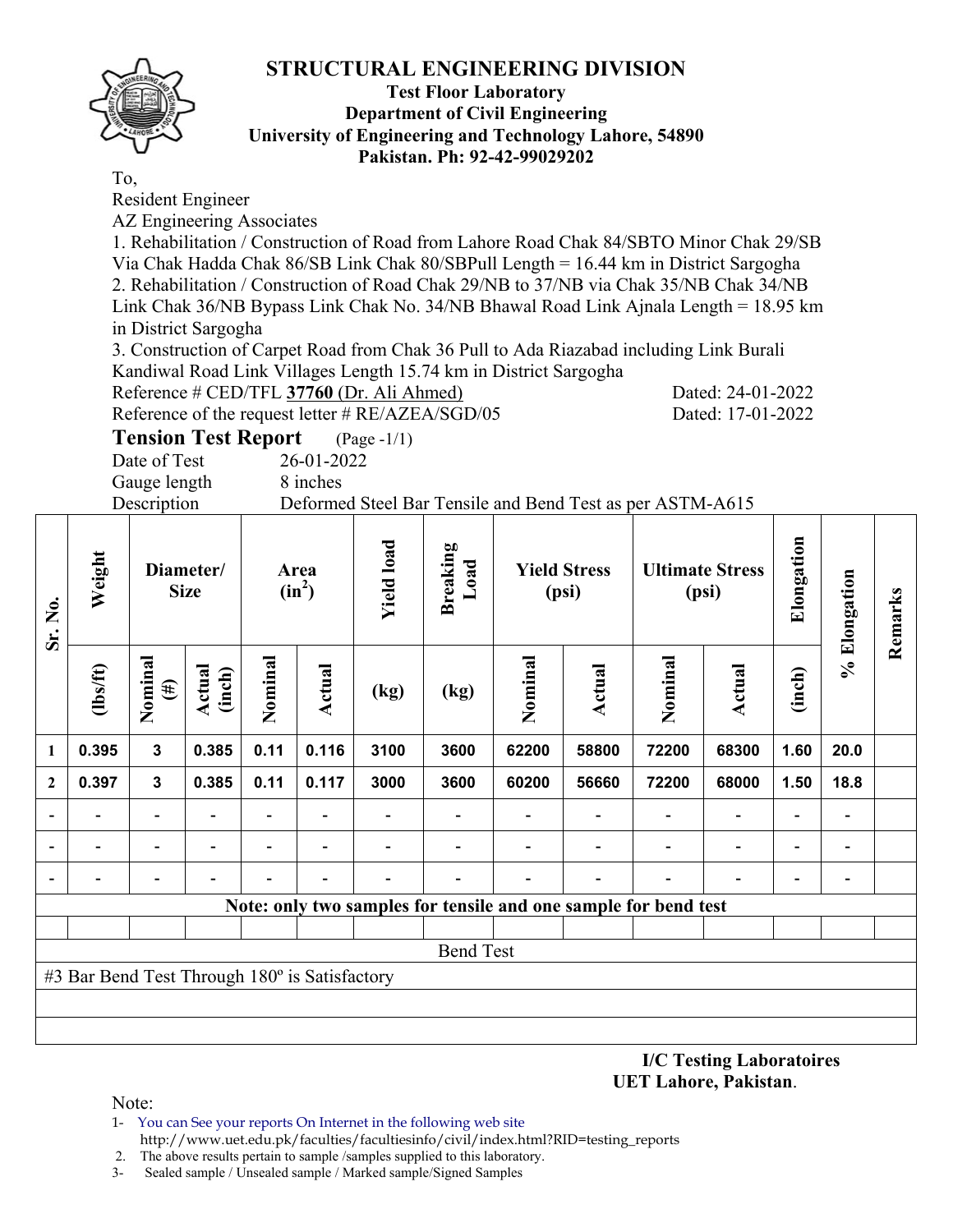

**Test Floor Laboratory Department of Civil Engineering University of Engineering and Technology Lahore, 54890 Pakistan. Ph: 92-42-99029202** 

To, Resident Engineer ACES Rumunza Golf Course, DHA Multan

Reference # CED/TFL **37762** (Dr. Ali Ahmed) Dated: 24-01-2022 Reference of the request letter # ACES-DHAM-CE-SLF-02 Dated: 21-01-2022

# **Tension Test Report** (Page -1/1)

Date of Test 26-01-2022 Gauge length 8 inches

Description Deformed Steel Bar Tensile and Bend Test as per ASTM-A615

| Sr. No.                  | Weight         |                          | Diameter/<br><b>Size</b><br>(mm) | Area<br>$(in^2)$ |                          | <b>Yield load</b><br><b>Breaking</b><br>Load<br><b>Yield Stress</b><br>(psi) |                  |         | <b>Ultimate Stress</b><br>(psi)                                 | Elongation     | % Elongation                 | Remarks                  |                          |                 |
|--------------------------|----------------|--------------------------|----------------------------------|------------------|--------------------------|------------------------------------------------------------------------------|------------------|---------|-----------------------------------------------------------------|----------------|------------------------------|--------------------------|--------------------------|-----------------|
|                          | $\frac{2}{10}$ | Nominal                  | Actual                           | Nominal          | <b>Actual</b>            | (kg)                                                                         | (kg)             | Nominal | Actual                                                          | Nominal        | <b>Actual</b>                | (inch)                   |                          |                 |
| $\mathbf{1}$             | 0.382          | 10                       | 9.60                             | 0.12             | 0.112                    | 3900                                                                         | 5000             | 71650   | 76560                                                           | 91858          | 98200                        | 0.80                     | 10.0                     |                 |
| $\mathbf{2}$             | 0.377          | 10                       | 9.55                             | 0.12             | 0.111                    | 3800                                                                         | 4900             | 69812   | 75510                                                           | 90021          | 97400                        | 1.00                     | 12.5                     | Mughal<br>Steel |
| $\overline{\phantom{a}}$ |                |                          |                                  |                  |                          |                                                                              |                  |         |                                                                 |                |                              | $\blacksquare$           |                          |                 |
| $\blacksquare$           | $\blacksquare$ | $\overline{\phantom{a}}$ | $\blacksquare$                   |                  | $\blacksquare$           |                                                                              |                  |         | $\blacksquare$                                                  | $\blacksquare$ | $\overline{\phantom{a}}$     | $\overline{\phantom{a}}$ | $\overline{\phantom{a}}$ |                 |
| $\blacksquare$           |                | $\overline{\phantom{0}}$ |                                  |                  |                          |                                                                              |                  |         |                                                                 |                | $\overline{\phantom{a}}$     | $\overline{\phantom{0}}$ | $\blacksquare$           |                 |
|                          |                |                          | $\overline{\phantom{0}}$         |                  | $\overline{\phantom{0}}$ |                                                                              |                  |         | $\overline{\phantom{0}}$                                        |                | $\qquad \qquad \blacksquare$ | $\overline{\phantom{a}}$ | $\blacksquare$           |                 |
|                          |                |                          |                                  |                  |                          |                                                                              |                  |         | Note: only two samples for tensile and one sample for bend test |                |                              |                          |                          |                 |
|                          |                |                          |                                  |                  |                          |                                                                              |                  |         |                                                                 |                |                              |                          |                          |                 |
|                          |                |                          |                                  |                  |                          |                                                                              | <b>Bend Test</b> |         |                                                                 |                |                              |                          |                          |                 |
|                          |                |                          |                                  |                  |                          | 10mm Dia Bar Bend Test Through 180° is Satisfactory                          |                  |         |                                                                 |                |                              |                          |                          |                 |
|                          |                |                          |                                  |                  |                          |                                                                              |                  |         |                                                                 |                |                              |                          |                          |                 |
|                          |                |                          |                                  |                  |                          |                                                                              |                  |         |                                                                 |                |                              |                          |                          |                 |

**I/C Testing Laboratoires UET Lahore, Pakistan**.

- 1- You can See your reports On Internet in the following web site http://www.uet.edu.pk/faculties/facultiesinfo/civil/index.html?RID=testing\_reports
- 2. The above results pertain to sample /samples supplied to this laboratory.
- 3- Sealed sample / Unsealed sample / Marked sample/Signed Samples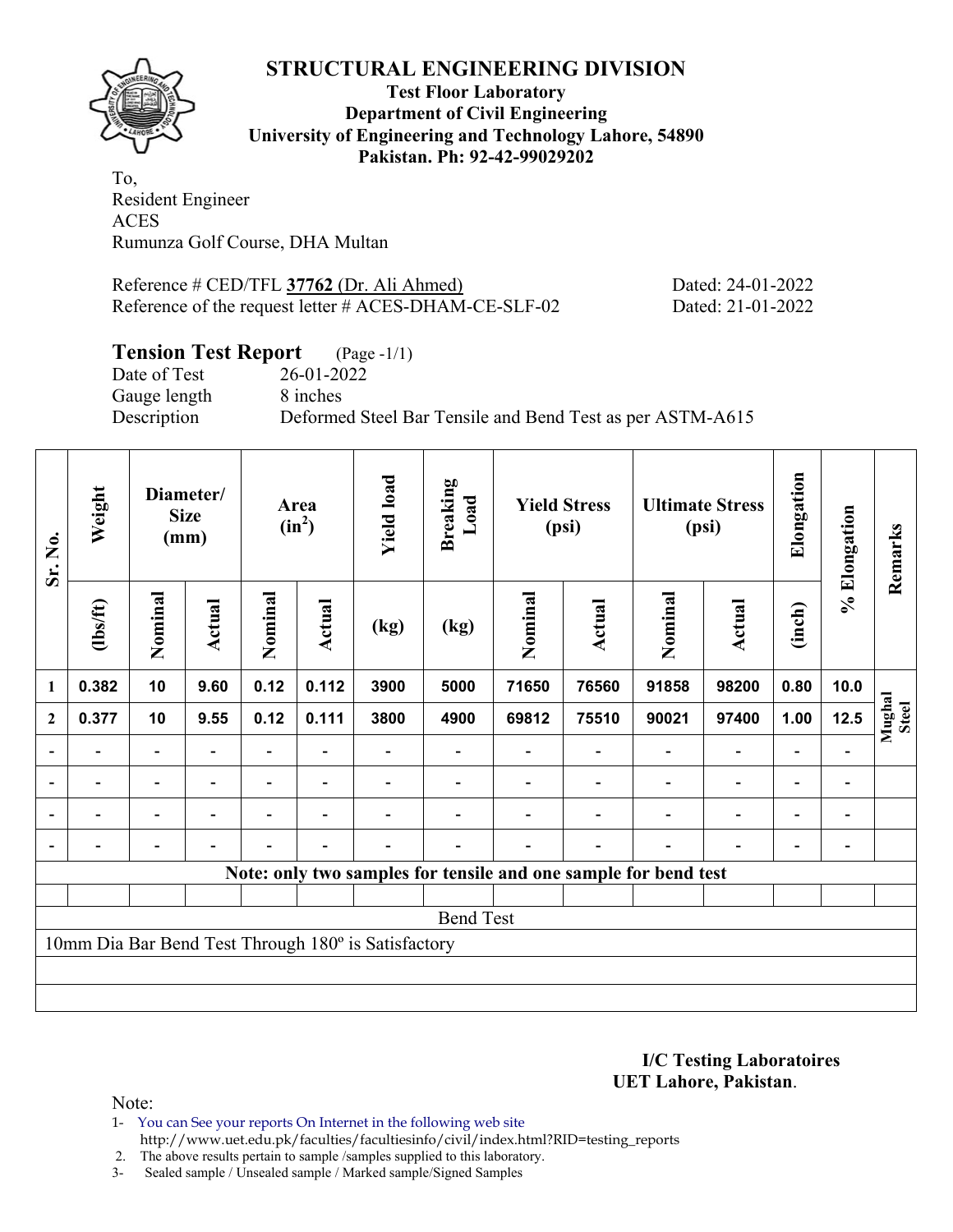

## **Test Floor Laboratory Department of Civil Engineering University of Engineering and Technology Lahore, 54890 Pakistan. Ph: 92-42-99029202**

To, Chairman Eagle Developers Dream Galleria, Dream Garden Lahore

Reference # CED/TFL **37764** (Dr. Ali Ahmed) Dated: 24-01-2022 Reference of the request letter # Nil Dated: 24-01-2022

### **Tension Test Report** (Page -1/1) Date of Test 26-01-2022

Gauge length 8 inches

Description Deformed Steel Bar Tensile Test as per ASTM-A615

| Sr. No.                  | Weight                   |                          | Diameter/<br><b>Size</b> |                          | Area<br>$(in^2)$         | <b>Yield load</b>        | <b>Breaking</b><br>Load                 |                          | <b>Yield Stress</b><br>(psi) | <b>Ultimate Stress</b><br>(psi) |                          | Elongation               | % Elongation                 | Remarks |
|--------------------------|--------------------------|--------------------------|--------------------------|--------------------------|--------------------------|--------------------------|-----------------------------------------|--------------------------|------------------------------|---------------------------------|--------------------------|--------------------------|------------------------------|---------|
|                          | $\frac{2}{10}$           | Nominal<br>$(\#)$        | Actual<br>(inch)         | Nominal                  | Actual                   | (kg)                     | (kg)                                    | Nominal                  | Actual                       | Nominal                         | Actual                   | (inch)                   |                              |         |
| $\mathbf{1}$             | 0.378                    | $\mathbf{3}$             | 0.376                    | 0.11                     | 0.111                    | 3200                     | 5000                                    | 64200                    | 63510                        | 100200                          | 99300                    | 1.00                     | 12.5                         |         |
| $\mathbf{2}$             | 0.379                    | $\overline{\mathbf{3}}$  | 0.377                    | 0.11                     | 0.111                    | 3100                     | 5000                                    | 62200                    | 61340                        | 100200                          | 99000                    | 1.10                     | 13.8                         |         |
| $\overline{a}$           | $\overline{\phantom{0}}$ | $\blacksquare$           | $\blacksquare$           | $\blacksquare$           | $\overline{\phantom{a}}$ | $\overline{\phantom{0}}$ | $\overline{\phantom{0}}$                | $\overline{\phantom{a}}$ | $\overline{\phantom{0}}$     | $\blacksquare$                  | $\overline{\phantom{a}}$ | $\overline{\phantom{a}}$ | $\overline{\phantom{a}}$     |         |
| $\overline{a}$           | -                        | $\overline{\phantom{0}}$ | $\overline{\phantom{0}}$ | -                        | $\blacksquare$           |                          |                                         |                          | $\overline{\phantom{0}}$     | $\overline{\phantom{a}}$        | $\overline{a}$           | -                        | $\qquad \qquad \blacksquare$ |         |
| $\overline{\phantom{a}}$ | -                        | $\overline{\phantom{0}}$ |                          | $\overline{\phantom{0}}$ | $\blacksquare$           | $\blacksquare$           |                                         |                          | ۰                            | $\overline{\phantom{0}}$        | $\overline{a}$           | $\overline{\phantom{a}}$ | $\overline{\phantom{0}}$     |         |
| $\blacksquare$           |                          | -                        |                          |                          |                          |                          |                                         | $\overline{\phantom{0}}$ |                              |                                 | -                        | -                        | $\qquad \qquad \blacksquare$ |         |
|                          |                          |                          |                          |                          |                          |                          | Note: only two samples for tensile test |                          |                              |                                 |                          |                          |                              |         |
|                          |                          |                          |                          |                          |                          |                          |                                         |                          |                              |                                 |                          |                          |                              |         |
|                          |                          |                          |                          |                          |                          |                          | <b>Bend Test</b>                        |                          |                              |                                 |                          |                          |                              |         |
|                          |                          |                          |                          |                          |                          |                          |                                         |                          |                              |                                 |                          |                          |                              |         |
|                          |                          |                          |                          |                          |                          |                          |                                         |                          |                              |                                 |                          |                          |                              |         |
|                          |                          |                          |                          |                          |                          |                          |                                         |                          |                              |                                 |                          |                          |                              |         |

**I/C Testing Laboratoires UET Lahore, Pakistan**.

Note:

1- You can See your reports On Internet in the following web site http://www.uet.edu.pk/faculties/facultiesinfo/civil/index.html?RID=testing\_reports

2. The above results pertain to sample /samples supplied to this laboratory.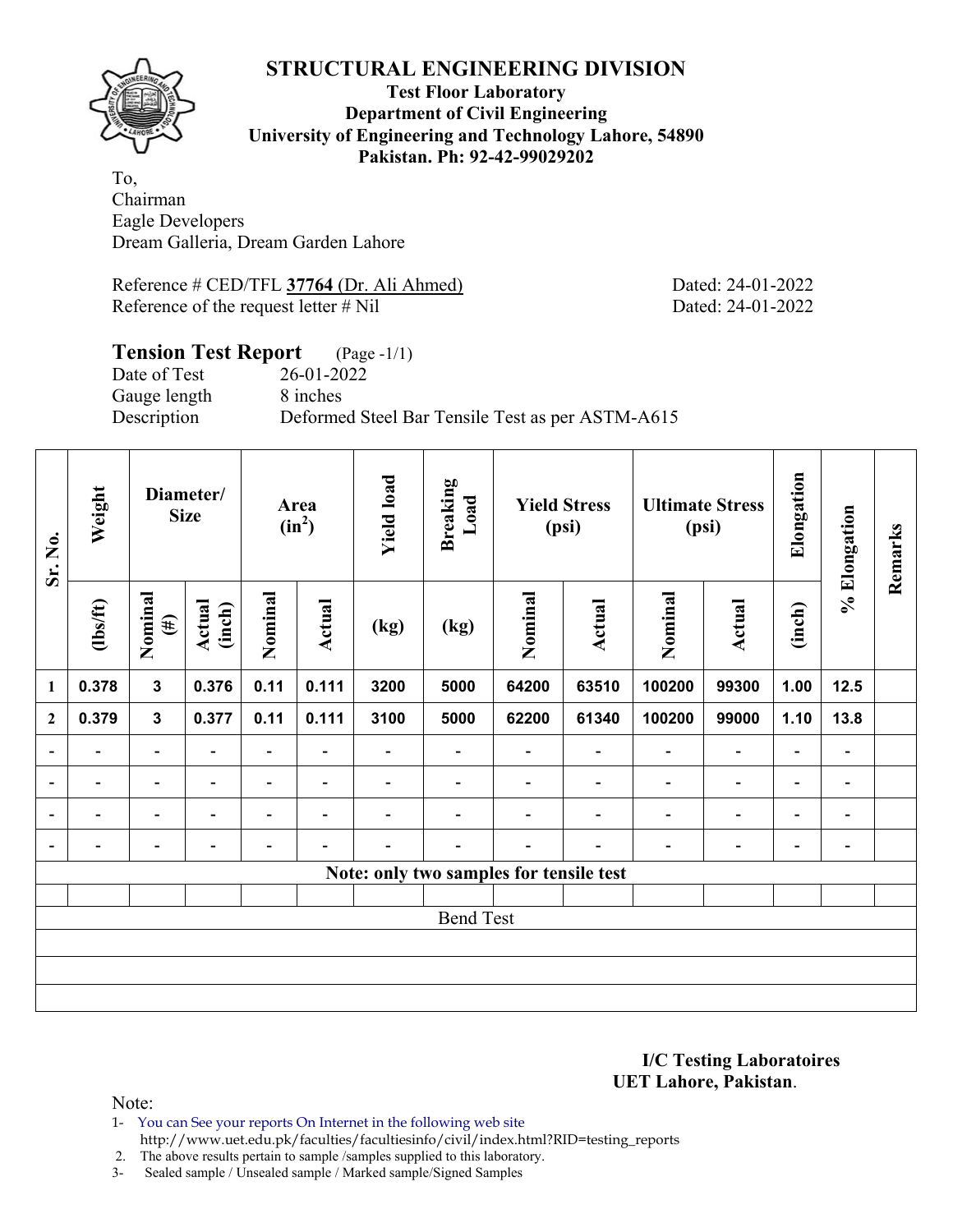

## **Test Floor Laboratory Department of Civil Engineering University of Engineering and Technology Lahore, 54890 Pakistan. Ph: 92-42-99029202**

To, Construction Manager Zameen Quadrangle Construction of Zameen Quadrangle at Plot No. 49 Gulberg-V, Zafar Ali Road, Lahore

Reference # CED/TFL **37766** (Dr. Ali Ahmed) Dated: 24-01-2022 Reference of the request letter # ZD/ZQ/GSW/014 Dated: 24-01-2022

# **Tension Test Report** (Page -1/1)

Date of Test 26-01-2022 Gauge length 8 inches

Description Deformed Steel Bar Tensile and Bend Test as per ASTM-A615

| Sr. No.        | Weight                                        |                          | Diameter/<br><b>Size</b> |                                                        | Area<br>$(in^2)$ | <b>Yield load</b> | <b>Breaking</b><br>Load |        | <b>Yield Stress</b><br>(psi) |                                                                 | <b>Ultimate Stress</b><br>(psi) | Elongation               | % Elongation                 | Remarks  |
|----------------|-----------------------------------------------|--------------------------|--------------------------|--------------------------------------------------------|------------------|-------------------|-------------------------|--------|------------------------------|-----------------------------------------------------------------|---------------------------------|--------------------------|------------------------------|----------|
|                | $lbsft$                                       | Nominal<br>$(\#)$        | Actual<br>(inch)         | Nominal<br>Nominal<br>Actual<br>Actual<br>(kg)<br>(kg) |                  | Nominal           | <b>Actual</b>           | (inch) |                              |                                                                 |                                 |                          |                              |          |
| 1              | 0.388                                         | $\mathbf{3}$             | 0.381                    | 0.11                                                   | 0.114            | 3400              | 5300                    | 68200  | 65770                        | 106200                                                          | 102600                          | 1.20                     | 15.0                         |          |
| $\mathbf{2}$   | 0.383                                         | $\mathbf 3$              | 0.379                    | 0.11                                                   | 0.113            | 3400              | 5200                    | 68200  | 66530                        | 104200                                                          | 101800                          | 1.30                     | 16.3                         |          |
|                |                                               | $\overline{\phantom{0}}$ |                          |                                                        |                  |                   |                         |        |                              |                                                                 |                                 | $\overline{\phantom{0}}$ |                              | SJ Steel |
| $\overline{a}$ | $\overline{\phantom{0}}$                      | $\blacksquare$           | $\overline{\phantom{a}}$ |                                                        | $\blacksquare$   |                   |                         |        |                              | $\overline{\phantom{a}}$                                        | $\overline{\phantom{a}}$        | $\overline{\phantom{a}}$ | $\overline{\phantom{a}}$     |          |
| $\overline{a}$ |                                               | $\overline{\phantom{0}}$ |                          |                                                        | $\blacksquare$   |                   |                         |        |                              | ٠                                                               | $\overline{a}$                  | $\overline{\phantom{0}}$ | $\qquad \qquad \blacksquare$ |          |
| $\overline{a}$ | $\blacksquare$                                | -                        | $\overline{\phantom{0}}$ | $\blacksquare$                                         | $\blacksquare$   | $\blacksquare$    |                         |        | $\blacksquare$               | ÷                                                               | $\overline{a}$                  | $\overline{\phantom{a}}$ | $\qquad \qquad \blacksquare$ |          |
|                |                                               |                          |                          |                                                        |                  |                   |                         |        |                              | Note: only two samples for tensile and one sample for bend test |                                 |                          |                              |          |
|                |                                               |                          |                          |                                                        |                  |                   |                         |        |                              |                                                                 |                                 |                          |                              |          |
|                |                                               |                          |                          |                                                        |                  |                   | <b>Bend Test</b>        |        |                              |                                                                 |                                 |                          |                              |          |
|                | #3 Bar Bend Test Through 180° is Satisfactory |                          |                          |                                                        |                  |                   |                         |        |                              |                                                                 |                                 |                          |                              |          |
|                |                                               |                          |                          |                                                        |                  |                   |                         |        |                              |                                                                 |                                 |                          |                              |          |
|                |                                               |                          |                          |                                                        |                  |                   |                         |        |                              |                                                                 |                                 |                          |                              |          |

**I/C Testing Laboratoires UET Lahore, Pakistan**.

Note:

1- You can See your reports On Internet in the following web site http://www.uet.edu.pk/faculties/facultiesinfo/civil/index.html?RID=testing\_reports

2. The above results pertain to sample /samples supplied to this laboratory.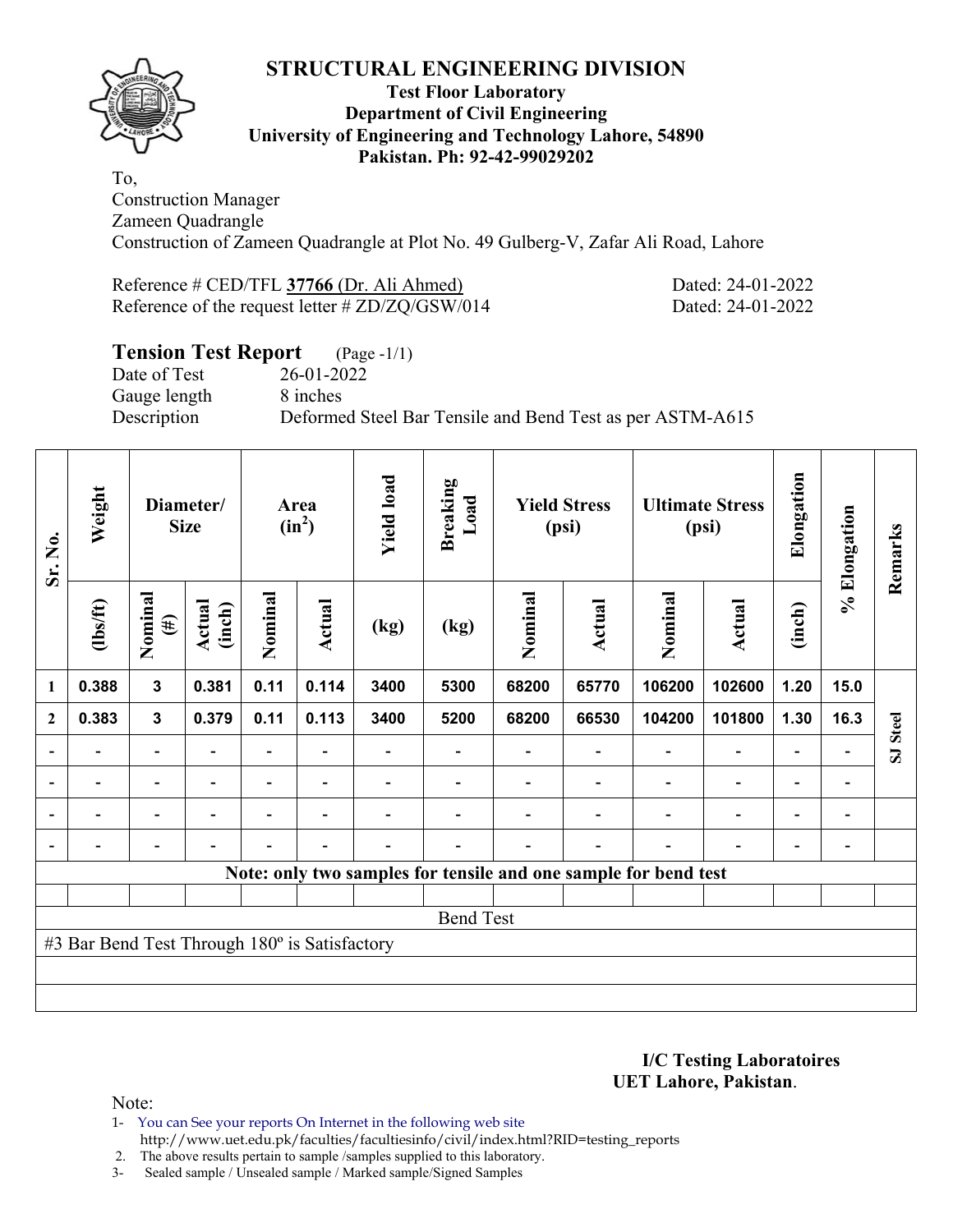

**Test Floor Laboratory Department of Civil Engineering University of Engineering and Technology Lahore, 54890 Pakistan. Ph: 92-42-99029202** 

To, M/S Baig Construction Co. Lahore (Atchison College Lab. Lahore)

Reference # CED/TFL **37767** (Dr. Ali Ahmed) Dated: 24-01-2022 Reference of the request letter # Nil Dated: 24-01-2022

## **Tension Test Report** (Page -1/1) Date of Test 26-01-2022 Gauge length 8 inches

Description Deformed Steel Bar Tensile and Bend Test as per ASTM-A615

| Sr. No.        | Weight         |                          | Diameter/<br><b>Size</b><br>(inch) | Area<br>$(in^2)$<br>Nominal<br>Actual |                          | <b>Yield load</b>                                   | <b>Breaking</b><br>Load |         | <b>Yield Stress</b><br>(psi) |                                                                | <b>Ultimate Stress</b><br>(psi) | Elongation               | % Elongation             | Remarks |
|----------------|----------------|--------------------------|------------------------------------|---------------------------------------|--------------------------|-----------------------------------------------------|-------------------------|---------|------------------------------|----------------------------------------------------------------|---------------------------------|--------------------------|--------------------------|---------|
|                | (1bs/ft)       | Nominal                  | Actual                             |                                       |                          | (kg)                                                | (kg)                    | Nominal | Actual                       | Nominal                                                        | Actual                          | (inch)                   |                          |         |
| $\mathbf{1}$   | 0.374          | 3/8                      | 0.374                              | 0.11                                  | 0.110                    | 3600                                                | 5100                    | 72200   | 72240                        | 102200                                                         | 102400                          | 1.20                     | 15.0                     |         |
|                |                |                          |                                    |                                       |                          |                                                     |                         |         |                              |                                                                | $\blacksquare$                  |                          |                          |         |
|                |                | $\overline{\phantom{0}}$ |                                    |                                       |                          |                                                     |                         |         |                              |                                                                | $\overline{\phantom{0}}$        | $\overline{\phantom{0}}$ |                          |         |
| $\blacksquare$ |                | Ξ.                       |                                    |                                       |                          |                                                     |                         |         |                              |                                                                | $\blacksquare$                  | $\overline{\phantom{0}}$ | $\overline{\phantom{0}}$ |         |
|                | $\blacksquare$ | Ξ.                       | $\overline{\phantom{0}}$           | $\blacksquare$                        | $\blacksquare$           |                                                     |                         |         |                              |                                                                | $\overline{\phantom{0}}$        | $\overline{\phantom{0}}$ | $\overline{\phantom{0}}$ |         |
|                |                | $\blacksquare$           |                                    |                                       | $\overline{\phantom{a}}$ |                                                     |                         |         | ۰                            |                                                                | $\overline{\phantom{0}}$        | ۰                        |                          |         |
|                |                |                          |                                    |                                       |                          |                                                     |                         |         |                              | Note: only one sample for tensile and one sample for bend test |                                 |                          |                          |         |
|                |                |                          |                                    |                                       |                          |                                                     |                         |         |                              |                                                                |                                 |                          |                          |         |
|                |                |                          |                                    |                                       |                          |                                                     | <b>Bend Test</b>        |         |                              |                                                                |                                 |                          |                          |         |
|                |                |                          |                                    |                                       |                          | 3/8" Dia Bar Bend Test Through 180° is Satisfactory |                         |         |                              |                                                                |                                 |                          |                          |         |
|                |                |                          |                                    |                                       |                          |                                                     |                         |         |                              |                                                                |                                 |                          |                          |         |
|                |                |                          |                                    |                                       |                          |                                                     |                         |         |                              |                                                                |                                 |                          |                          |         |

**I/C Testing Laboratoires UET Lahore, Pakistan**.

Note:

1- You can See your reports On Internet in the following web site http://www.uet.edu.pk/faculties/facultiesinfo/civil/index.html?RID=testing\_reports

2. The above results pertain to sample /samples supplied to this laboratory.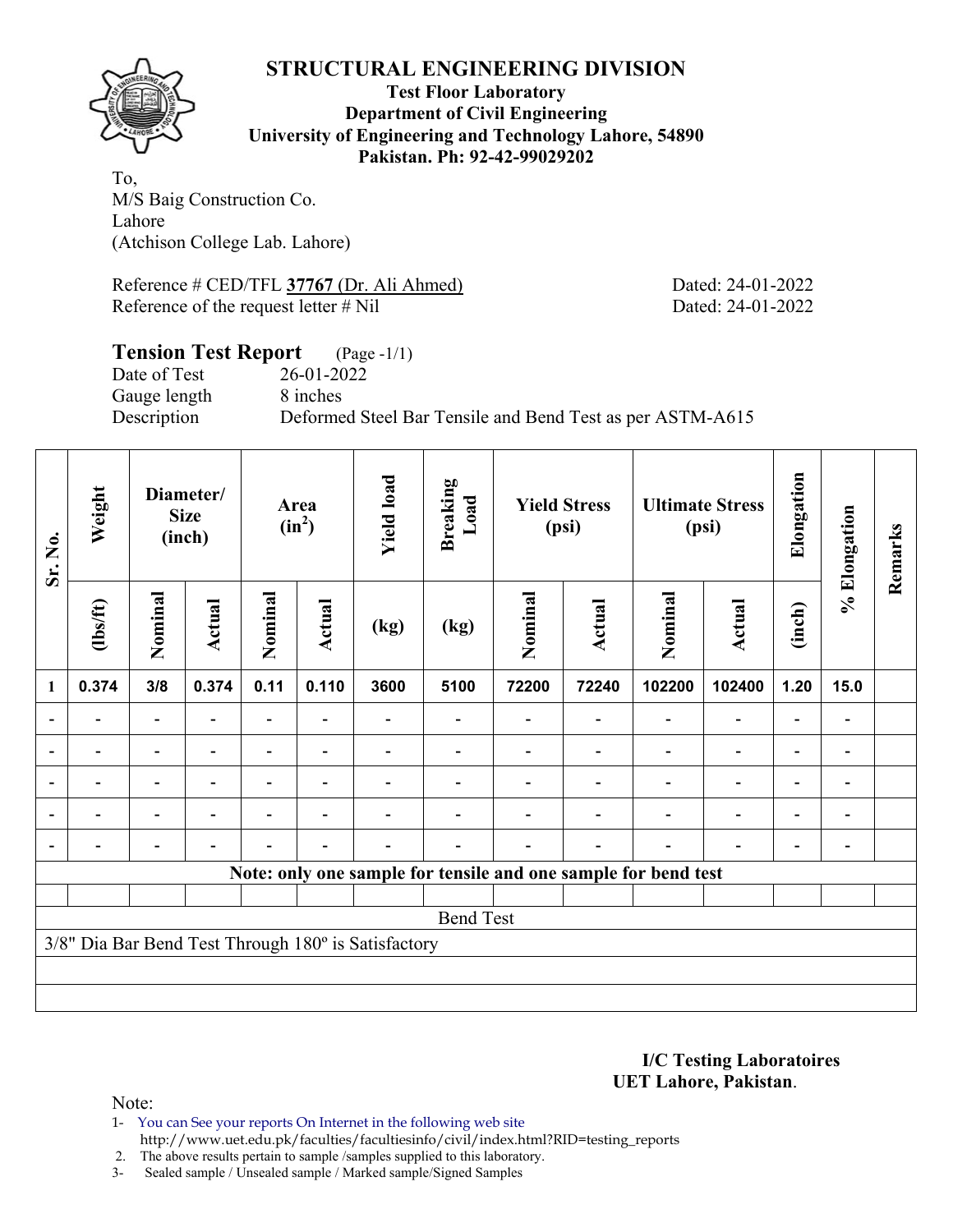

## **Test Floor Laboratory Department of Civil Engineering University of Engineering and Technology Lahore, 54890 Pakistan. Ph: 92-42-99029202**

To, M/S Salman Developers Lahore (Grand Square Mall – Park House Appartment)

Reference # CED/TFL **37769** (Dr. Ali Ahmed) Dated: 24-01-2022 Reference of the request letter # Nil Dated: 24-01-2022

## **Tension Test Report** (Page -1/1) Date of Test 26-01-2022 Gauge length 8 inches

Description Deformed Steel Bar Tensile and Bend Test as per ASTM-A615

| Sr. No.        | Weight         |                          | Diameter/<br><b>Size</b><br>(inch) | Area<br>$(in^2)$ |                          | <b>Yield load</b>                                   | <b>Breaking</b><br>Load |         | <b>Yield Stress</b><br>(psi)                                    |         | <b>Ultimate Stress</b><br>(psi) | Elongation               | % Elongation             | Remarks |
|----------------|----------------|--------------------------|------------------------------------|------------------|--------------------------|-----------------------------------------------------|-------------------------|---------|-----------------------------------------------------------------|---------|---------------------------------|--------------------------|--------------------------|---------|
|                | (1bs/ft)       | Nominal                  | Actual                             | Nominal          | Actual                   | (kg)                                                | (kg)                    | Nominal | <b>Actual</b>                                                   | Nominal | <b>Actual</b>                   | (inch)                   |                          |         |
| $\mathbf{1}$   | 0.378          | 3/8                      | 0.376                              | 0.11             | 0.111                    | 3200                                                | 4800                    | 64200   | 63550                                                           | 96200   | 95400                           | 1.50                     | 18.8                     |         |
| $\mathbf{2}$   | 0.380          | 3/8                      | 0.377                              | 0.11             | 0.112                    | 3200                                                | 4800                    | 64200   | 63210                                                           | 96200   | 94900                           | 1.30                     | 16.3                     |         |
| $\overline{a}$ |                | $\overline{\phantom{0}}$ |                                    |                  |                          |                                                     |                         |         |                                                                 |         |                                 |                          |                          |         |
| $\blacksquare$ | $\blacksquare$ | $\overline{\phantom{a}}$ | $\blacksquare$                     | $\blacksquare$   | $\blacksquare$           |                                                     |                         |         |                                                                 |         | $\overline{\phantom{0}}$        | $\overline{\phantom{0}}$ | $\blacksquare$           |         |
|                | -              | $\overline{\phantom{0}}$ | ۰                                  | -                | $\overline{\phantom{0}}$ |                                                     |                         |         |                                                                 |         | $\overline{\phantom{0}}$        | $\overline{\phantom{0}}$ | $\overline{\phantom{a}}$ |         |
|                |                | $\overline{\phantom{0}}$ |                                    |                  |                          |                                                     |                         |         |                                                                 |         |                                 | ۰                        |                          |         |
|                |                |                          |                                    |                  |                          |                                                     |                         |         | Note: only two samples for tensile and one sample for bend test |         |                                 |                          |                          |         |
|                |                |                          |                                    |                  |                          |                                                     |                         |         |                                                                 |         |                                 |                          |                          |         |
|                |                |                          |                                    |                  |                          |                                                     | <b>Bend Test</b>        |         |                                                                 |         |                                 |                          |                          |         |
|                |                |                          |                                    |                  |                          | 3/8" Dia Bar Bend Test Through 180° is Satisfactory |                         |         |                                                                 |         |                                 |                          |                          |         |
|                |                |                          |                                    |                  |                          |                                                     |                         |         |                                                                 |         |                                 |                          |                          |         |
|                |                |                          |                                    |                  |                          |                                                     |                         |         |                                                                 |         |                                 |                          |                          |         |

**I/C Testing Laboratoires UET Lahore, Pakistan**.

Note:

1- You can See your reports On Internet in the following web site http://www.uet.edu.pk/faculties/facultiesinfo/civil/index.html?RID=testing\_reports

2. The above results pertain to sample /samples supplied to this laboratory.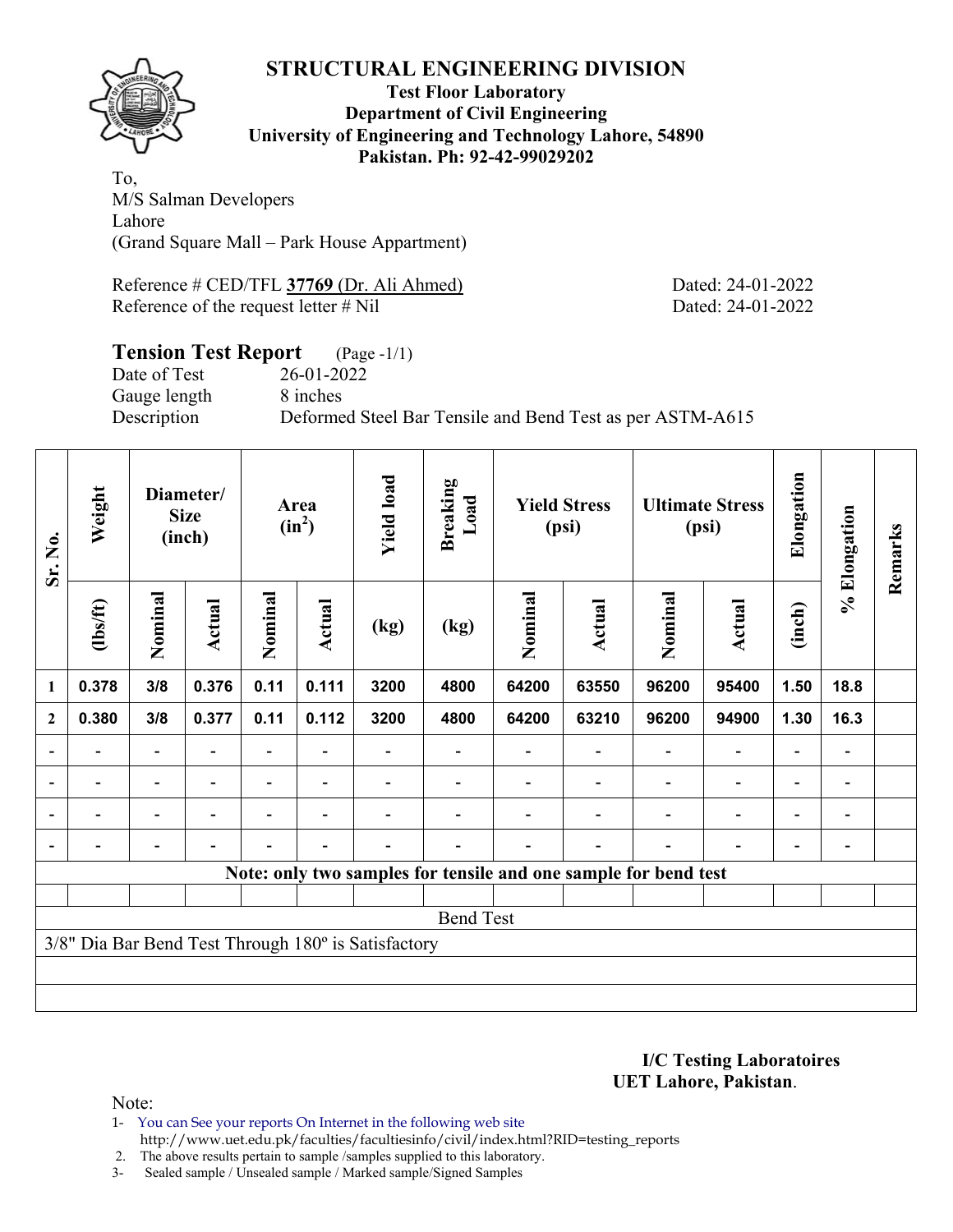**Test Floor Laboratory Department of Civil Engineering University of Engineering and Technology Lahore, 54890 Pakistan. Ph: 92-42-99029202** 

To, Muazzam Akram Lahore

Reference # CED/TFL **37770** (Dr. Ali Ahmed) Dated: 24-01-2022 Reference of the request letter # Nil Dated: 24-01-2022

## **Tension Test Report** (Page -1/1) Date of Test 26-01-2022 Gauge length 8 inches Description Deformed Steel Bar Tensile and Bend Test as per ASTM-A615

| Sr. No. | Weight                                        |                   | Diameter/<br><b>Size</b> | Area<br>$(in^2)$ |        | <b>Yield load</b>        | <b>Breaking</b><br>Load                        |                                                                  | <b>Yield Stress</b><br>(psi) |             | <b>Ultimate Stress</b><br>(psi) | Elongation               | Elongation               | Remarks       |
|---------|-----------------------------------------------|-------------------|--------------------------|------------------|--------|--------------------------|------------------------------------------------|------------------------------------------------------------------|------------------------------|-------------|---------------------------------|--------------------------|--------------------------|---------------|
|         | (1bs/ft)                                      | Nominal<br>$(\#)$ | Actual<br>(inch)         | Nominal          | Actual | (kg)                     | Nominal<br>Nominal<br>Actual<br>Actual<br>(kg) |                                                                  | (inch)                       | $\geqslant$ |                                 |                          |                          |               |
| 1       | 0.369                                         | 3                 | 0.372                    | 0.11             | 0.108  | 3400                     | 4900                                           | 68200                                                            | 69090                        | 98200       | 99600                           | 1.30                     | 16.3                     | Kamran        |
| 2       | 0.371                                         | 3                 | 0.372                    | 0.11             | 0.109  | 3800                     | 5000                                           | 76200                                                            | 76900                        | 100200      | 101200                          | 1.10                     | 13.8                     | <b>Mughal</b> |
|         |                                               |                   |                          |                  |        |                          |                                                |                                                                  |                              |             |                                 |                          | $\overline{a}$           |               |
|         |                                               |                   |                          |                  |        | $\overline{\phantom{0}}$ | $\overline{\phantom{a}}$                       |                                                                  | $\overline{\phantom{0}}$     |             |                                 | $\overline{\phantom{0}}$ | $\overline{\phantom{a}}$ |               |
|         |                                               |                   |                          |                  |        |                          | $\blacksquare$                                 |                                                                  |                              |             |                                 |                          | $\blacksquare$           |               |
|         |                                               |                   |                          |                  | ۰      | $\overline{\phantom{0}}$ | $\overline{\phantom{0}}$                       |                                                                  |                              |             |                                 | $\overline{\phantom{0}}$ | $\overline{\phantom{0}}$ |               |
|         |                                               |                   |                          |                  |        |                          |                                                | Note: only two samples for tensile and two samples for bend test |                              |             |                                 |                          |                          |               |
|         |                                               |                   |                          |                  |        |                          |                                                |                                                                  |                              |             |                                 |                          |                          |               |
|         | <b>Bend Test</b>                              |                   |                          |                  |        |                          |                                                |                                                                  |                              |             |                                 |                          |                          |               |
|         | #3 Bar Bend Test Through 180° is Satisfactory |                   |                          |                  |        |                          |                                                |                                                                  |                              |             |                                 |                          |                          |               |
|         | #3 Bar Bend Test Through 180° is Satisfactory |                   |                          |                  |        |                          |                                                |                                                                  |                              |             |                                 |                          |                          |               |
|         |                                               |                   |                          |                  |        |                          |                                                |                                                                  |                              |             |                                 |                          |                          |               |

**I/C Testing Laboratoires UET Lahore, Pakistan**.

Note:

1- You can See your reports On Internet in the following web site http://www.uet.edu.pk/faculties/facultiesinfo/civil/index.html?RID=testing\_reports

2. The above results pertain to sample /samples supplied to this laboratory.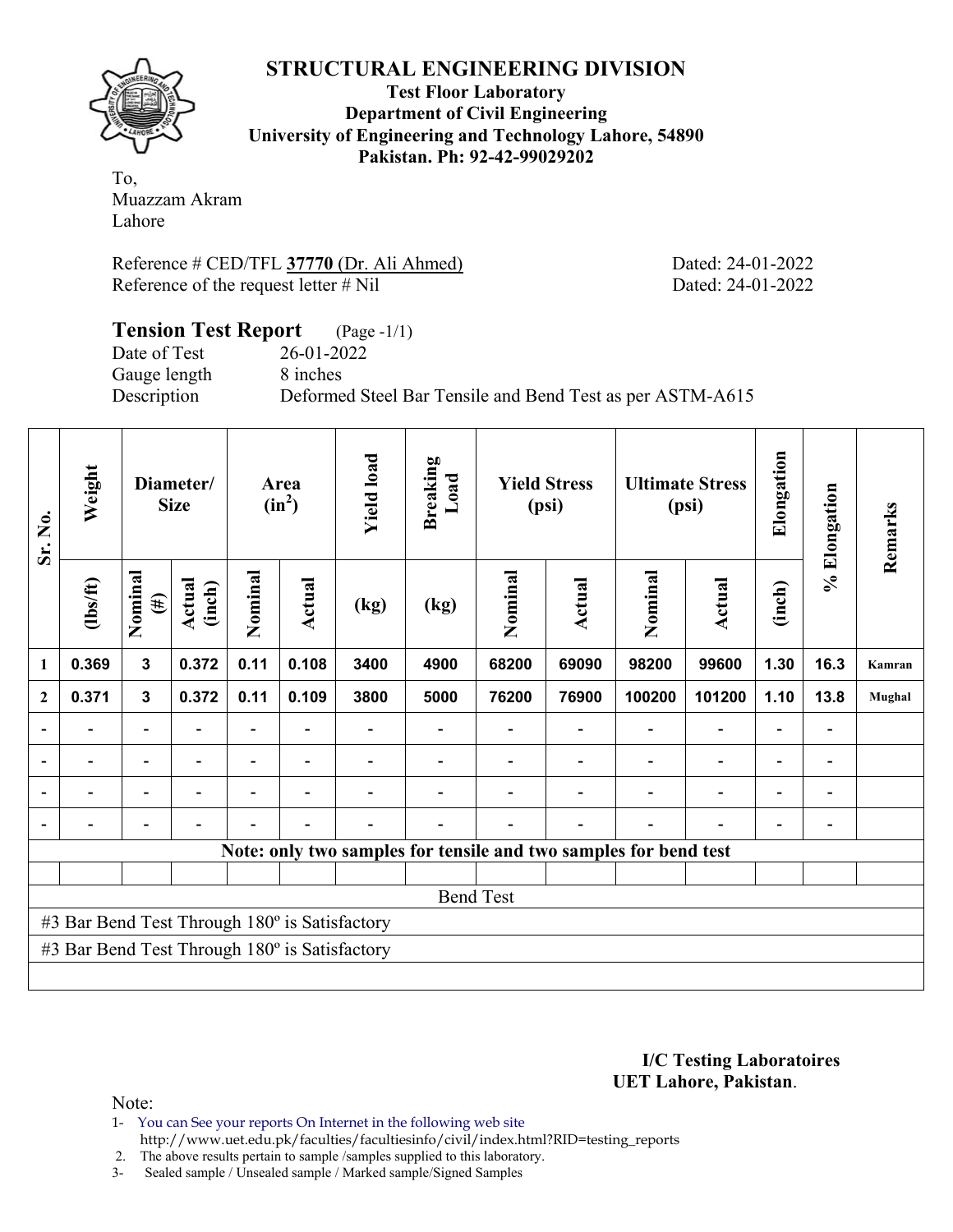## **Test Floor Laboratory Department of Civil Engineering University of Engineering and Technology Lahore, 54890 Pakistan. Ph: 92-42-99029202**

To, Manager Projects Infrastructure Development Authority of The Punjab Establishment of 200 Bedded Mother & Child Hospital, Layyah (The Project)

| Reference # CED/TFL 37771 (Dr. Waseem Abbass)                | Dated: 25-01-2022 |
|--------------------------------------------------------------|-------------------|
| Reference of the request letter # PD/MCH/Layyah/IDAP/2021/22 | Dated: 18-01-2022 |

# **Tension Test Report** (Page -1/1)

Gauge length 8 inches

Date of Test 26-01-2022 Description Deformed Steel Bar Tensile and Bend Test as per ASTM-A615

| Sr. No.        | Weight<br>Diameter/<br><b>Size</b>            |                          |                  | Area<br>$(in^2)$ | <b>Yield load</b>        | <b>Breaking</b><br>Load |                  | <b>Yield Stress</b><br>(psi) |        | <b>Ultimate Stress</b><br>(psi)                                 | Elongation               | % Elongation             | Remarks                  |          |
|----------------|-----------------------------------------------|--------------------------|------------------|------------------|--------------------------|-------------------------|------------------|------------------------------|--------|-----------------------------------------------------------------|--------------------------|--------------------------|--------------------------|----------|
|                | $\frac{2}{10}$                                | Nominal<br>$(\#)$        | Actual<br>(inch) | Nominal          | <b>Actual</b>            | (kg)                    | (kg)             | Nominal                      | Actual | Nominal                                                         | Actual                   | (inch)                   |                          |          |
| 1              | 0.390                                         | $\mathbf{3}$             | 0.382            | 0.11             | 0.115                    | 3990                    | 5150             | 80000                        | 76750  | 103200                                                          | 99100                    | 0.90                     | 11.3                     |          |
|                |                                               | $\overline{\phantom{0}}$ |                  |                  |                          |                         |                  |                              |        |                                                                 | $\overline{\phantom{0}}$ |                          |                          | AF Steel |
|                |                                               | $\overline{\phantom{0}}$ |                  |                  |                          |                         |                  |                              |        |                                                                 | $\overline{\phantom{0}}$ | $\overline{\phantom{0}}$ |                          |          |
| $\blacksquare$ |                                               | Ξ.                       |                  |                  | $\blacksquare$           |                         |                  |                              |        |                                                                 | $\blacksquare$           | $\overline{\phantom{0}}$ | $\overline{\phantom{0}}$ |          |
|                |                                               | $\blacksquare$           |                  | ÷                | $\overline{\phantom{a}}$ |                         |                  |                              |        |                                                                 | $\blacksquare$           | $\overline{a}$           |                          |          |
|                |                                               | $\overline{\phantom{0}}$ |                  |                  | $\overline{\phantom{0}}$ |                         |                  |                              |        |                                                                 | $\overline{\phantom{0}}$ | ۰                        |                          |          |
|                |                                               |                          |                  |                  |                          |                         |                  |                              |        | Note: only one samples for tensile and one sample for bend test |                          |                          |                          |          |
|                |                                               |                          |                  |                  |                          |                         |                  |                              |        |                                                                 |                          |                          |                          |          |
|                |                                               |                          |                  |                  |                          |                         | <b>Bend Test</b> |                              |        |                                                                 |                          |                          |                          |          |
|                | #3 Bar Bend Test Through 180° is Satisfactory |                          |                  |                  |                          |                         |                  |                              |        |                                                                 |                          |                          |                          |          |
|                |                                               |                          |                  |                  |                          |                         |                  |                              |        |                                                                 |                          |                          |                          |          |
|                |                                               |                          |                  |                  |                          |                         |                  |                              |        |                                                                 |                          |                          |                          |          |

**I/C Testing Laboratoires UET Lahore, Pakistan**.

Note:

1- You can See your reports On Internet in the following web site http://www.uet.edu.pk/faculties/facultiesinfo/civil/index.html?RID=testing\_reports

2. The above results pertain to sample /samples supplied to this laboratory.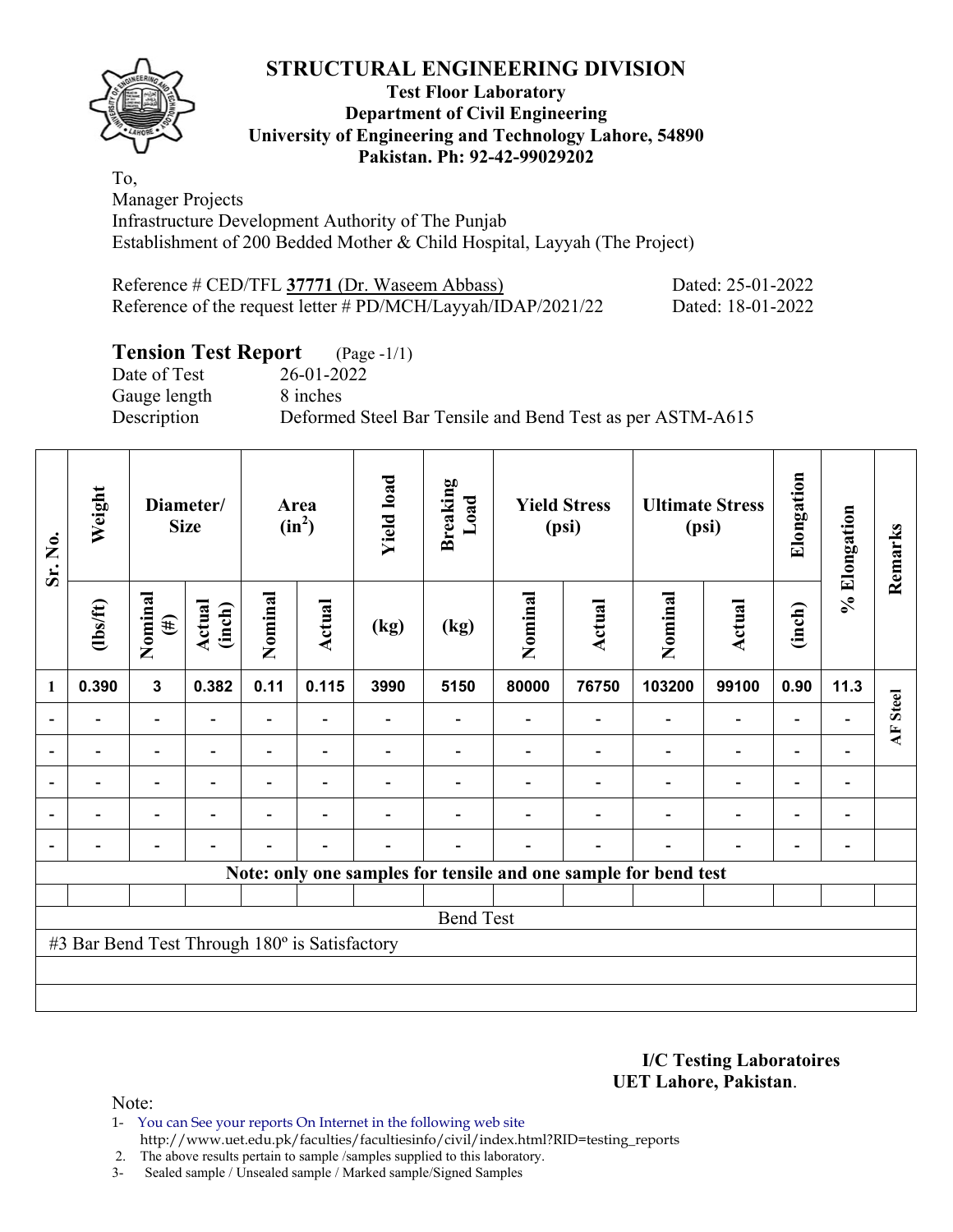## **Test Floor Laboratory Department of Civil Engineering University of Engineering and Technology Lahore, 54890 Pakistan. Ph: 92-42-99029202**

To, Resident Engineer Bahria Town Private Limited Residence Alfalah Masjid Bahria Town Multan Road Lahore

| Reference # CED/TFL 37772 (Dr. Waseem Abbass)         | Dated: 25-01-2022 |
|-------------------------------------------------------|-------------------|
| Reference of the request letter $\#$ QA/QC-Steel-2465 | Dated: 24-01-2022 |

# **Tension Test Report** (Page -1/1)

Date of Test 26-01-2022 Gauge length 8 inches

Description Deformed Steel Bar Tensile and Bend Test as per ASTM-A615

| Sr. No.        | Weight                                        |                          | Diameter/<br><b>Size</b> | Area<br>$(in^2)$ |                          | <b>Yield load</b> | <b>Breaking</b><br>Load |         | <b>Yield Stress</b><br>(psi)                                    |         | <b>Ultimate Stress</b><br>(psi) | Elongation               | % Elongation             | Remarks           |
|----------------|-----------------------------------------------|--------------------------|--------------------------|------------------|--------------------------|-------------------|-------------------------|---------|-----------------------------------------------------------------|---------|---------------------------------|--------------------------|--------------------------|-------------------|
|                | $lbsft$                                       | Nominal<br>$(\#)$        | <b>Actual</b><br>(inch)  | Nominal          | Actual                   | (kg)              | (kg)                    | Nominal | <b>Actual</b>                                                   | Nominal | <b>Actual</b>                   | (inch)                   |                          |                   |
| 1              | 0.370                                         | $\mathbf{3}$             | 0.372                    | 0.11             | 0.109                    | 3380              | 4610                    | 67800   | 68590                                                           | 92400   | 93600                           | 1.00                     | $12.5$                   |                   |
| $\mathbf{2}$   | 0.365                                         | $\mathbf{3}$             | 0.370                    | 0.11             | 0.107                    | 3520              | 4840                    | 70600   | 72290                                                           | 97000   | 99400                           | 1.10                     | 13.8                     | <b>Steel</b><br>E |
|                |                                               | $\overline{\phantom{0}}$ |                          |                  |                          |                   |                         |         |                                                                 |         |                                 |                          |                          |                   |
| $\overline{a}$ | -                                             | $\overline{\phantom{0}}$ |                          |                  | ٠                        |                   |                         |         |                                                                 |         |                                 | $\overline{\phantom{0}}$ | $\overline{\phantom{a}}$ |                   |
| $\overline{a}$ | $\overline{\phantom{a}}$                      | $\overline{\phantom{0}}$ |                          |                  | $\overline{\phantom{0}}$ |                   |                         |         |                                                                 |         | $\overline{\phantom{0}}$        | $\overline{\phantom{a}}$ | $\overline{\phantom{0}}$ |                   |
|                |                                               | $\overline{\phantom{0}}$ |                          |                  | ۰                        |                   |                         |         |                                                                 |         | $\overline{\phantom{0}}$        | $\overline{\phantom{0}}$ | $\overline{a}$           |                   |
|                |                                               |                          |                          |                  |                          |                   |                         |         | Note: only two samples for tensile and one sample for bend test |         |                                 |                          |                          |                   |
|                |                                               |                          |                          |                  |                          |                   |                         |         |                                                                 |         |                                 |                          |                          |                   |
|                |                                               |                          |                          |                  |                          |                   | <b>Bend Test</b>        |         |                                                                 |         |                                 |                          |                          |                   |
|                | #3 Bar Bend Test Through 180° is Satisfactory |                          |                          |                  |                          |                   |                         |         |                                                                 |         |                                 |                          |                          |                   |
|                |                                               |                          |                          |                  |                          |                   |                         |         |                                                                 |         |                                 |                          |                          |                   |
|                |                                               |                          |                          |                  |                          |                   |                         |         |                                                                 |         |                                 |                          |                          |                   |

**I/C Testing Laboratoires UET Lahore, Pakistan**.

Note:

1- You can See your reports On Internet in the following web site http://www.uet.edu.pk/faculties/facultiesinfo/civil/index.html?RID=testing\_reports

2. The above results pertain to sample /samples supplied to this laboratory.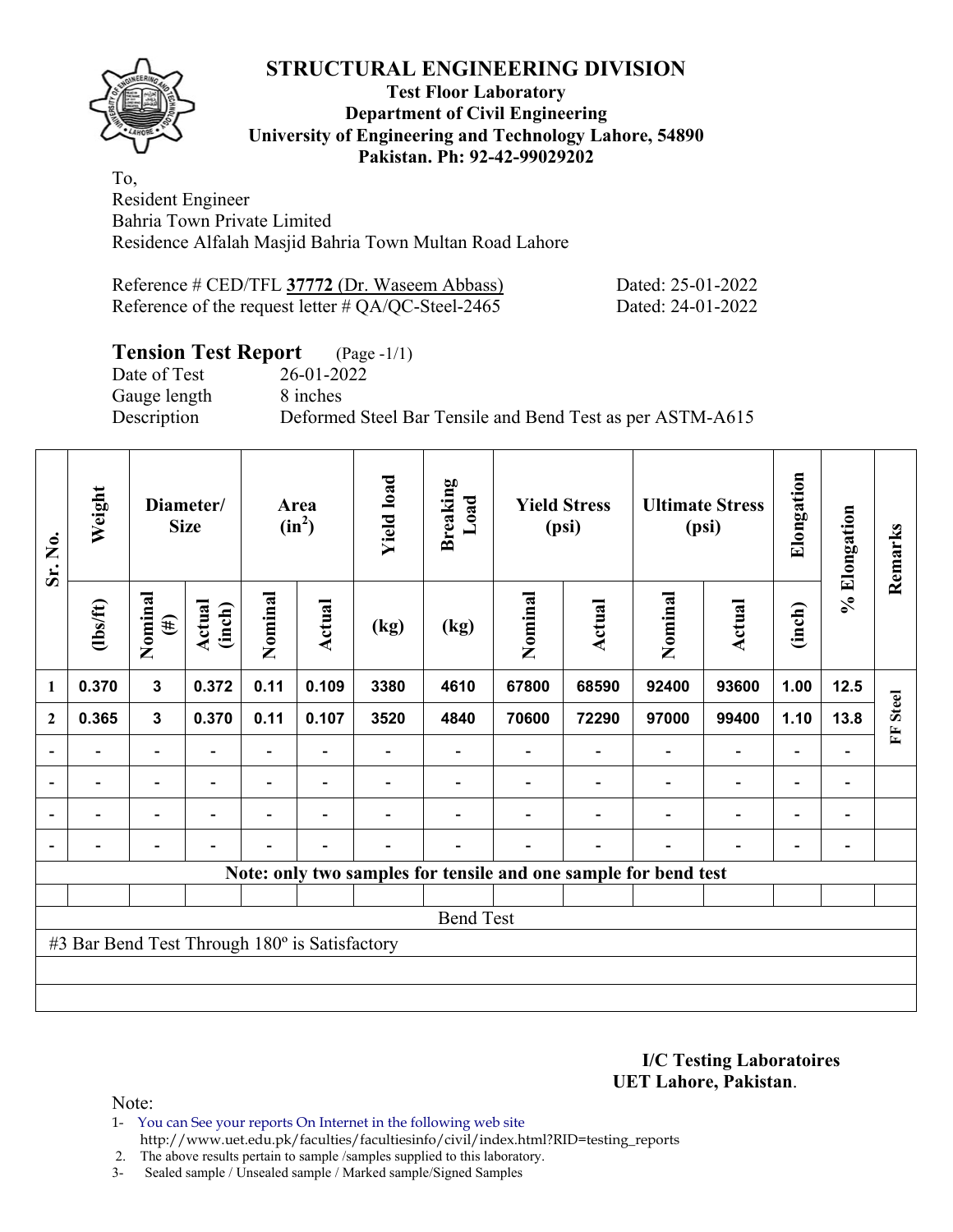

## **Test Floor Laboratory Department of Civil Engineering University of Engineering and Technology Lahore, 54890 Pakistan. Ph: 92-42-99029202**

To, Sub Divisional Officer Public Health Engg: Sub Division - I Mianwali (Construction of PCC Slab Sewerage / DraingWandha Islamabad PACCA Ghanjera Wan Bhachran District Mianwali) Reference # CED/TFL **37773** (Dr. Ali Ahmed) Dated: 25-01-2022 Reference of the request letter # 127/MI-I Dated: 10-11-2021

# **Tension Test Report** (Page -1/3)

Date of Test 26-01-2022 Gauge length 8 inches

Description Deformed Steel Bar Tensile and Bend Test as per ASTM-A615

| Sr. No.                  | Weight         |                          | Diameter/<br><b>Size</b><br>(inch) |                          | Area<br>$(in^2)$ | <b>Yield load</b>                                   | <b>Breaking</b><br>Load |         | <b>Yield Stress</b><br>(psi) |                                                                | <b>Ultimate Stress</b><br>(psi) | Elongation               | % Elongation             | Remarks |
|--------------------------|----------------|--------------------------|------------------------------------|--------------------------|------------------|-----------------------------------------------------|-------------------------|---------|------------------------------|----------------------------------------------------------------|---------------------------------|--------------------------|--------------------------|---------|
|                          | $\frac{2}{10}$ | Nominal                  | <b>Actual</b>                      | Nominal                  | <b>Actual</b>    | (kg)                                                | (kg)                    | Nominal | Actual                       | Nominal                                                        | <b>Actual</b>                   | (inch)                   |                          |         |
| 1                        | 0.366          | 3/8                      | 0.370                              | 0.11                     | 0.108            | -----                                               | 5900                    |         | -----                        | 118300                                                         | 121000                          | 0.80                     | 10.0                     |         |
|                          |                | $\overline{\phantom{a}}$ |                                    | $\overline{\phantom{a}}$ |                  |                                                     |                         |         | $\blacksquare$               |                                                                | $\overline{\phantom{a}}$        |                          | $\overline{a}$           |         |
|                          |                | $\overline{\phantom{a}}$ | $\blacksquare$                     | $\overline{\phantom{0}}$ |                  |                                                     |                         |         |                              |                                                                | $\overline{\phantom{0}}$        |                          | $\overline{a}$           |         |
| $\overline{\phantom{a}}$ |                |                          |                                    |                          |                  |                                                     |                         |         |                              |                                                                |                                 |                          | $\overline{a}$           |         |
| $\overline{\phantom{a}}$ |                |                          |                                    |                          |                  |                                                     |                         |         |                              |                                                                | $\overline{\phantom{0}}$        | $\overline{\phantom{0}}$ | $\overline{\phantom{a}}$ |         |
| $\overline{\phantom{a}}$ |                |                          |                                    |                          |                  |                                                     |                         |         |                              | $\overline{\phantom{0}}$                                       |                                 |                          | $\blacksquare$           |         |
|                          |                |                          |                                    |                          |                  |                                                     |                         |         |                              | Note: only one sample for tensile and one sample for bend test |                                 |                          |                          |         |
|                          |                |                          |                                    |                          |                  |                                                     |                         |         |                              |                                                                |                                 |                          |                          |         |
|                          |                |                          |                                    |                          |                  |                                                     | <b>Bend Test</b>        |         |                              |                                                                |                                 |                          |                          |         |
|                          |                |                          |                                    |                          |                  | 3/8" Dia Bar Bend Test Through 180° is Satisfactory |                         |         |                              |                                                                |                                 |                          |                          |         |
|                          |                |                          |                                    |                          |                  |                                                     |                         |         |                              |                                                                |                                 |                          |                          |         |
|                          |                |                          |                                    |                          |                  |                                                     |                         |         |                              |                                                                |                                 |                          |                          |         |

**I/C Testing Laboratoires UET Lahore, Pakistan**.

- 1- You can See your reports On Internet in the following web site http://www.uet.edu.pk/faculties/facultiesinfo/civil/index.html?RID=testing\_reports
- 2. The above results pertain to sample /samples supplied to this laboratory.
- 3- Sealed sample / Unsealed sample / Marked sample/Signed Samples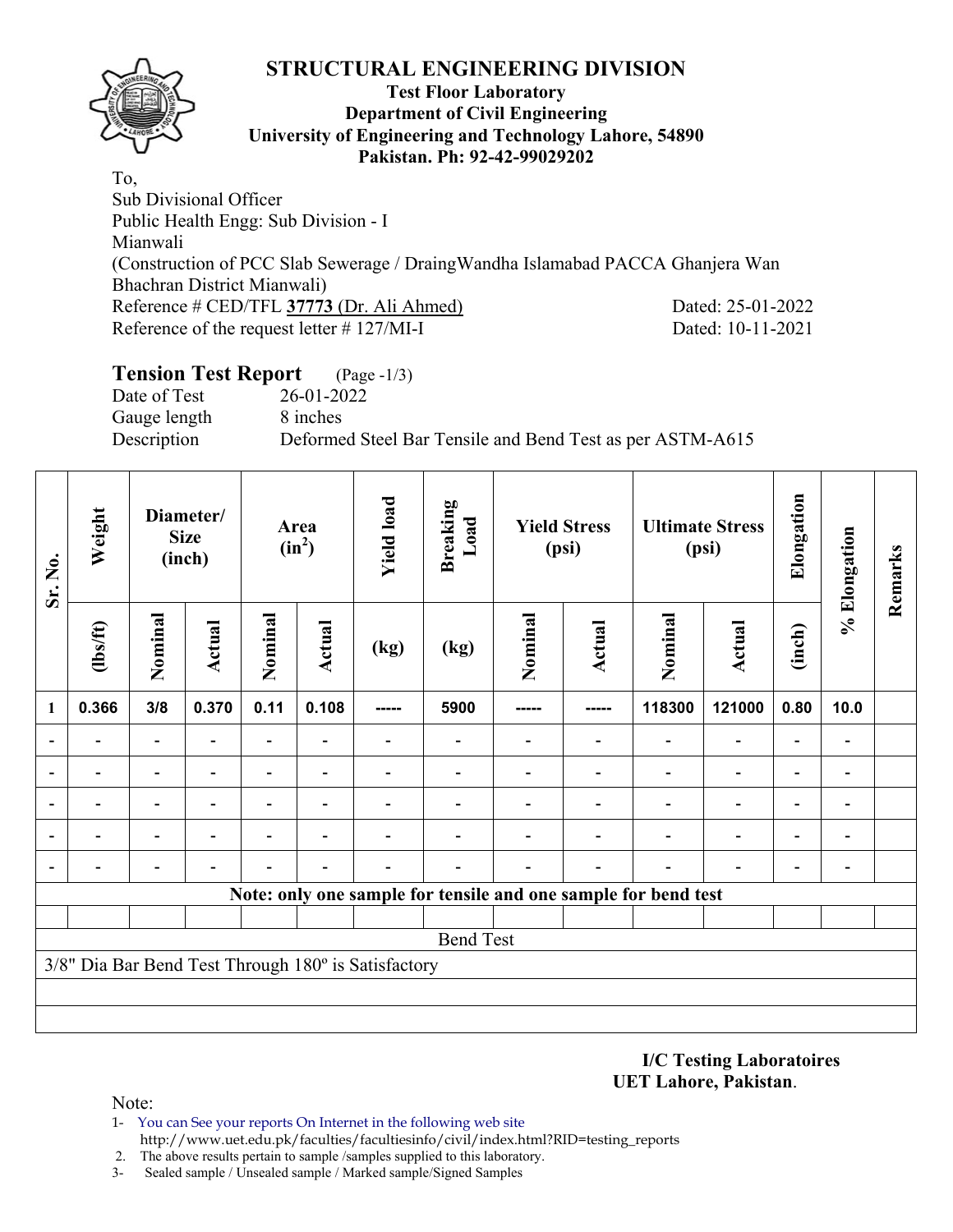

## **Test Floor Laboratory Department of Civil Engineering University of Engineering and Technology Lahore, 54890 Pakistan. Ph: 92-42-99029202**

To, Sub Divisional Officer Public Health Engg: Sub Division - I Mianwali (Construction of PCC Slab / Drain / Sewerage Pakka Ghanjera District Mianwali)

Reference # CED/TFL **37773** (Dr. Ali Ahmed) Dated: 25-01-2022 Reference of the request letter # 131/MI-I Dated: 13-11-2021

| <b>Tension Test Report</b> (Page -2/3) |                                                           |
|----------------------------------------|-----------------------------------------------------------|
| Date of Test                           | 26-01-2022                                                |
| Gauge length                           | 8 inches                                                  |
| Description                            | Deformed Steel Bar Tensile and Bend Test as per ASTM-A615 |
|                                        |                                                           |

| Sr. No. | Weight<br>Diameter/<br><b>Size</b><br>(inch) |                          | Area<br>$(in^2)$ |                          | <b>Yield load</b>        | <b>Breaking</b><br>Load                             | <b>Yield Stress</b><br>(psi) |         | <b>Ultimate Stress</b><br>(psi) |                                                                | Elongation                   | % Elongation             | Remarks        |  |
|---------|----------------------------------------------|--------------------------|------------------|--------------------------|--------------------------|-----------------------------------------------------|------------------------------|---------|---------------------------------|----------------------------------------------------------------|------------------------------|--------------------------|----------------|--|
|         | $\frac{2}{10}$                               | Nominal                  | <b>Actual</b>    | Nominal                  | <b>Actual</b>            | (kg)                                                | (kg)                         | Nominal | Actual                          | Nominal                                                        | <b>Actual</b>                | (inch)                   |                |  |
| 1       | 0.373                                        | 3/8                      | 0.374            | 0.11                     | 0.110                    | 3500                                                | 5900                         | 70200   | 70350                           | 118300                                                         | 118600                       | 0.75                     | 9.4            |  |
|         |                                              | $\overline{\phantom{0}}$ |                  | $\overline{\phantom{0}}$ |                          |                                                     |                              |         |                                 | $\overline{\phantom{0}}$                                       | $\overline{\phantom{a}}$     | $\overline{a}$           | $\overline{a}$ |  |
|         | $\overline{\phantom{0}}$                     | $\overline{\phantom{a}}$ |                  | $\overline{\phantom{0}}$ | $\overline{\phantom{0}}$ |                                                     |                              |         |                                 | $\overline{\phantom{0}}$                                       | $\overline{\phantom{a}}$     | $\overline{\phantom{0}}$ | $\overline{a}$ |  |
|         | $\blacksquare$                               | $\overline{\phantom{0}}$ | $\blacksquare$   | $\overline{\phantom{0}}$ | $\overline{\phantom{0}}$ |                                                     |                              |         | ۰                               | $\overline{\phantom{0}}$                                       | $\overline{\phantom{a}}$     | $\blacksquare$           | $\blacksquare$ |  |
|         |                                              | -                        |                  |                          |                          |                                                     |                              |         |                                 |                                                                | $\qquad \qquad \blacksquare$ | $\overline{\phantom{0}}$ | $\overline{a}$ |  |
|         |                                              |                          |                  |                          |                          |                                                     |                              |         |                                 |                                                                | $\overline{\phantom{0}}$     | $\overline{\phantom{0}}$ | $\overline{a}$ |  |
|         |                                              |                          |                  |                          |                          |                                                     |                              |         |                                 | Note: only one sample for tensile and one sample for bend test |                              |                          |                |  |
|         |                                              |                          |                  |                          |                          |                                                     |                              |         |                                 |                                                                |                              |                          |                |  |
|         |                                              |                          |                  |                          |                          |                                                     | <b>Bend Test</b>             |         |                                 |                                                                |                              |                          |                |  |
|         |                                              |                          |                  |                          |                          | 3/8" Dia Bar Bend Test Through 180° is Satisfactory |                              |         |                                 |                                                                |                              |                          |                |  |
|         |                                              |                          |                  |                          |                          |                                                     |                              |         |                                 |                                                                |                              |                          |                |  |
|         |                                              |                          |                  |                          |                          |                                                     |                              |         |                                 |                                                                |                              |                          |                |  |

**I/C Testing Laboratoires UET Lahore, Pakistan**.

- 1- You can See your reports On Internet in the following web site http://www.uet.edu.pk/faculties/facultiesinfo/civil/index.html?RID=testing\_reports
- 2. The above results pertain to sample /samples supplied to this laboratory.
- 3- Sealed sample / Unsealed sample / Marked sample/Signed Samples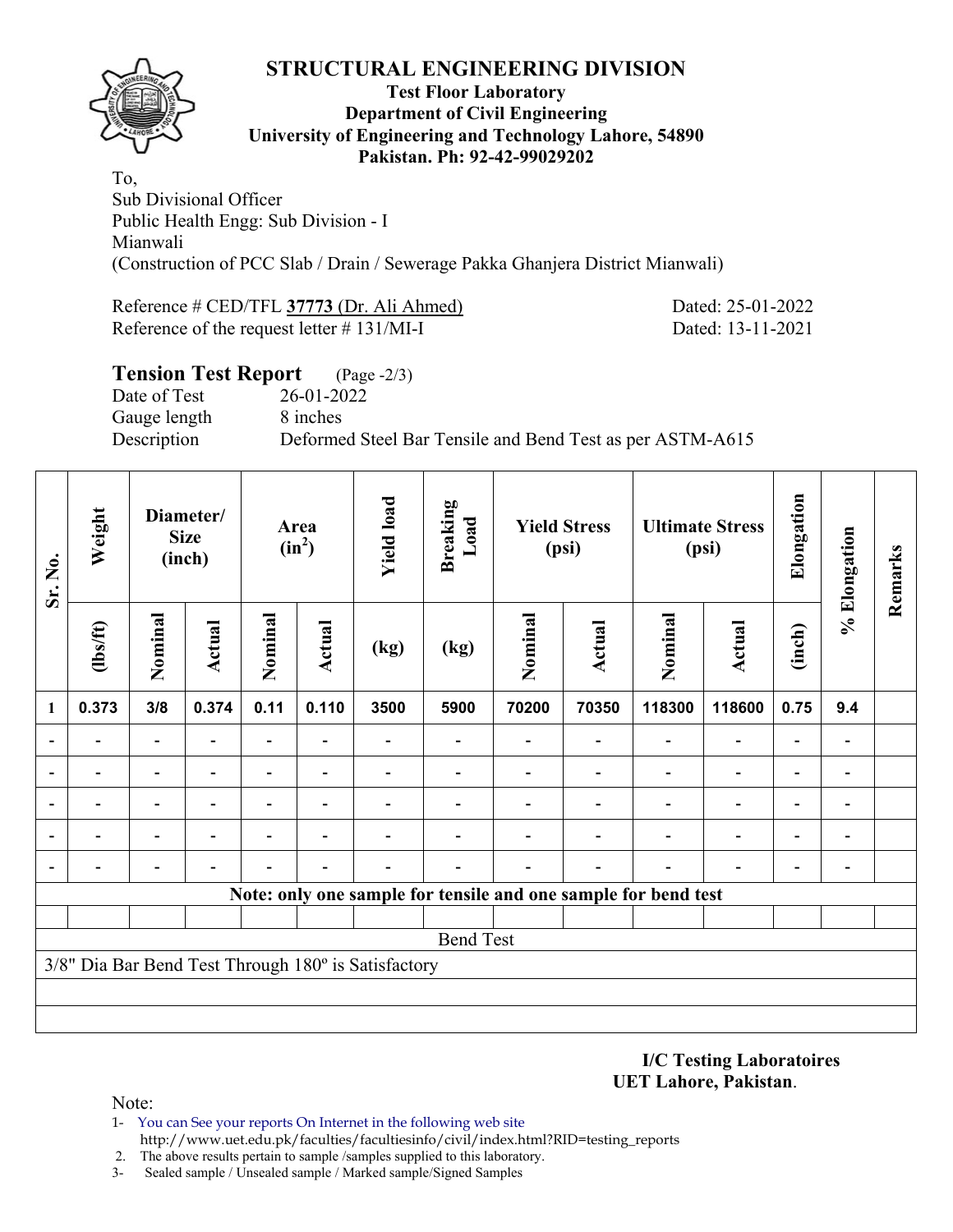

## **Test Floor Laboratory Department of Civil Engineering University of Engineering and Technology Lahore, 54890 Pakistan. Ph: 92-42-99029202**

To, Sub Divisional Officer Public Health Engg: Sub Division - I Mianwali (Provision of Sewerage Drainage Scheme for Lorry Adda Mianwali City)

Reference # CED/TFL **37773** (Dr. Ali Ahmed) Dated: 25-01-2022 Reference of the request letter # 22/MI-I Dated: 14-01-2022

| <b>Tension Test Report</b> | $(Page - 3/3)$                                            |
|----------------------------|-----------------------------------------------------------|
| Date of Test               | 26-01-2022                                                |
| Gauge length               | 8 inches                                                  |
| Description                | Deformed Steel Bar Tensile and Bend Test as per ASTM-A615 |
|                            |                                                           |

| Sr. No. | Weight<br>Diameter/<br><b>Size</b><br>(inch) |                          |                | <b>Yield load</b><br>Area<br>$(in^2)$ |                          | <b>Breaking</b><br>Load                             | <b>Yield Stress</b><br>(psi) |         | <b>Ultimate Stress</b><br>(psi) |                                                                | Elongation               | % Elongation             | Remarks                      |  |
|---------|----------------------------------------------|--------------------------|----------------|---------------------------------------|--------------------------|-----------------------------------------------------|------------------------------|---------|---------------------------------|----------------------------------------------------------------|--------------------------|--------------------------|------------------------------|--|
|         | $\frac{2}{10}$                               | Nominal                  | <b>Actual</b>  | Nominal                               | <b>Actual</b>            | (kg)                                                | (kg)                         | Nominal | Actual                          | Nominal                                                        | <b>Actual</b>            | (inch)                   |                              |  |
| 1       | 0.374                                        | 3/8                      | 0.374          | 0.11                                  | 0.110                    | -----                                               | 5900                         | -----   | -----                           | 118300                                                         | 118200                   | 0.60                     | 7.5                          |  |
|         |                                              | $\overline{\phantom{0}}$ |                | $\overline{\phantom{0}}$              |                          |                                                     |                              |         |                                 | $\overline{\phantom{0}}$                                       | $\overline{\phantom{a}}$ | $\overline{a}$           | $\blacksquare$               |  |
|         | $\overline{\phantom{0}}$                     | $\overline{\phantom{a}}$ |                | $\overline{\phantom{0}}$              | $\overline{\phantom{0}}$ |                                                     |                              |         |                                 | $\overline{\phantom{0}}$                                       | $\overline{\phantom{a}}$ | -                        | $\qquad \qquad \blacksquare$ |  |
|         | $\blacksquare$                               | $\overline{\phantom{0}}$ | $\blacksquare$ | $\overline{\phantom{0}}$              | $\overline{\phantom{0}}$ |                                                     | $\overline{\phantom{0}}$     |         | ۰                               | $\overline{\phantom{0}}$                                       | $\overline{\phantom{a}}$ | $\blacksquare$           | $\blacksquare$               |  |
|         |                                              | -                        |                |                                       | ٠                        |                                                     |                              |         |                                 |                                                                | $\overline{\phantom{a}}$ | $\overline{\phantom{0}}$ | $\blacksquare$               |  |
|         |                                              |                          |                |                                       |                          |                                                     |                              |         |                                 |                                                                | $\overline{\phantom{0}}$ | $\overline{\phantom{0}}$ | $\overline{a}$               |  |
|         |                                              |                          |                |                                       |                          |                                                     |                              |         |                                 | Note: only one sample for tensile and one sample for bend test |                          |                          |                              |  |
|         |                                              |                          |                |                                       |                          |                                                     |                              |         |                                 |                                                                |                          |                          |                              |  |
|         |                                              |                          |                |                                       |                          |                                                     | <b>Bend Test</b>             |         |                                 |                                                                |                          |                          |                              |  |
|         |                                              |                          |                |                                       |                          | 3/8" Dia Bar Bend Test Through 180° is Satisfactory |                              |         |                                 |                                                                |                          |                          |                              |  |
|         |                                              |                          |                |                                       |                          |                                                     |                              |         |                                 |                                                                |                          |                          |                              |  |
|         |                                              |                          |                |                                       |                          |                                                     |                              |         |                                 |                                                                |                          |                          |                              |  |

**I/C Testing Laboratoires UET Lahore, Pakistan**.

- 1- You can See your reports On Internet in the following web site http://www.uet.edu.pk/faculties/facultiesinfo/civil/index.html?RID=testing\_reports
- 2. The above results pertain to sample /samples supplied to this laboratory.
- 3- Sealed sample / Unsealed sample / Marked sample/Signed Samples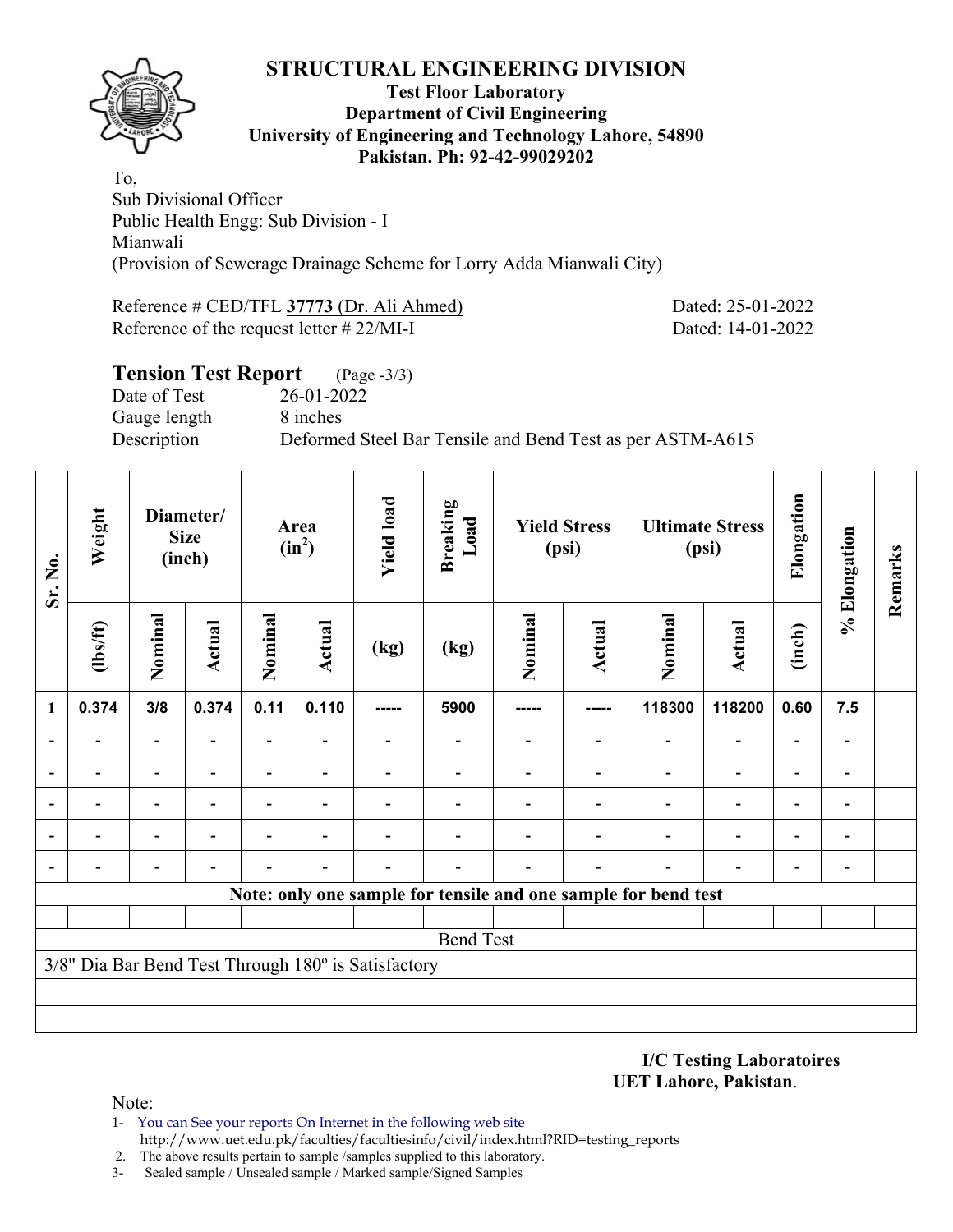

## **Test Floor Laboratory Department of Civil Engineering University of Engineering and Technology Lahore, 54890 Pakistan. Ph: 92-42-99029202**

To, Assistant Resident Engineer Engineering Consultancy Services Punjab (Pvt) Ltd. Installation of Surveillance Cameras and Traffic Management System and OSP Work at Entry &

Exit Point of Lahore

| Reference # CED/TFL 37774 (Dr. Ali Ahmed)           | Dated: 25-01-2022 |
|-----------------------------------------------------|-------------------|
| Reference of the request letter # ECSP/PAPA/CZ-L1-2 | Dated: 25-01-2022 |

# **Tension Test Report** (Page -1/1)

Date of Test 26-01-2022 Gauge length 8 inches

Description Deformed Steel Bar Tensile and Bend Test as per ASTM-A615

| Sr. No.        | Weight                                        | Diameter/<br>size        |                  | Area<br>$(in^2)$         |                          | <b>Yield load</b> | <b>Breaking</b><br>Load  | <b>Yield Stress</b><br>(psi)                                    |               | <b>Ultimate Stress</b><br>(psi) |                          | Elongation               | % Elongation   | Remarks                |
|----------------|-----------------------------------------------|--------------------------|------------------|--------------------------|--------------------------|-------------------|--------------------------|-----------------------------------------------------------------|---------------|---------------------------------|--------------------------|--------------------------|----------------|------------------------|
|                | (1bs/ft)                                      | Nominal<br>$(\#)$        | Actual<br>(inch) | Nominal                  | Actual                   | (kg)              | (kg)                     | Nominal                                                         | <b>Actual</b> | Nominal                         | <b>Actual</b>            | (inch)                   |                |                        |
| 1              | 0.369                                         | $\mathbf{3}$             | 0.372            | 0.11                     | 0.109                    | 3800              | 5100                     | 76200                                                           | 77190         | 102200                          | 103600                   | 0.90                     | 11.3           |                        |
| $\overline{2}$ | 0.370                                         | $\mathbf{3}$             | 0.372            | 0.11                     | 0.109                    | 4100              | 5200                     | 82200                                                           | 82980         | 104200                          | 105300                   | 1.10                     | 13.8           | Mughal<br><b>Steel</b> |
|                |                                               | $\overline{\phantom{0}}$ |                  | $\overline{\phantom{0}}$ |                          |                   | $\overline{\phantom{0}}$ |                                                                 |               |                                 | $\overline{\phantom{0}}$ | $\overline{\phantom{0}}$ |                |                        |
|                |                                               |                          |                  | -                        | $\overline{\phantom{a}}$ |                   |                          |                                                                 |               |                                 | $\overline{a}$           | $\overline{\phantom{0}}$ | -              |                        |
|                |                                               | ٠                        |                  | $\overline{\phantom{0}}$ | $\overline{\phantom{0}}$ |                   |                          |                                                                 |               |                                 | $\overline{\phantom{0}}$ | $\overline{\phantom{0}}$ | -              |                        |
|                |                                               |                          |                  |                          |                          |                   |                          |                                                                 |               |                                 |                          |                          | $\overline{a}$ |                        |
|                |                                               |                          |                  |                          |                          |                   |                          | Note: only two samples for tensile and one sample for bend test |               |                                 |                          |                          |                |                        |
|                |                                               |                          |                  |                          |                          |                   |                          |                                                                 |               |                                 |                          |                          |                |                        |
|                |                                               |                          |                  |                          |                          |                   | <b>Bend Test</b>         |                                                                 |               |                                 |                          |                          |                |                        |
|                | #3 Bar Bend Test Through 180° is Satisfactory |                          |                  |                          |                          |                   |                          |                                                                 |               |                                 |                          |                          |                |                        |
|                |                                               |                          |                  |                          |                          |                   |                          |                                                                 |               |                                 |                          |                          |                |                        |
|                |                                               |                          |                  |                          |                          |                   |                          |                                                                 |               |                                 |                          |                          |                |                        |

**I/C Testing Laboratoires UET Lahore, Pakistan**.

- 1- You can See your reports On Internet in the following web site http://www.uet.edu.pk/faculties/facultiesinfo/civil/index.html?RID=testing\_reports
- 2. The above results pertain to sample /samples supplied to this laboratory.
- 3- Sealed sample / Unsealed sample / Marked sample/Signed Samples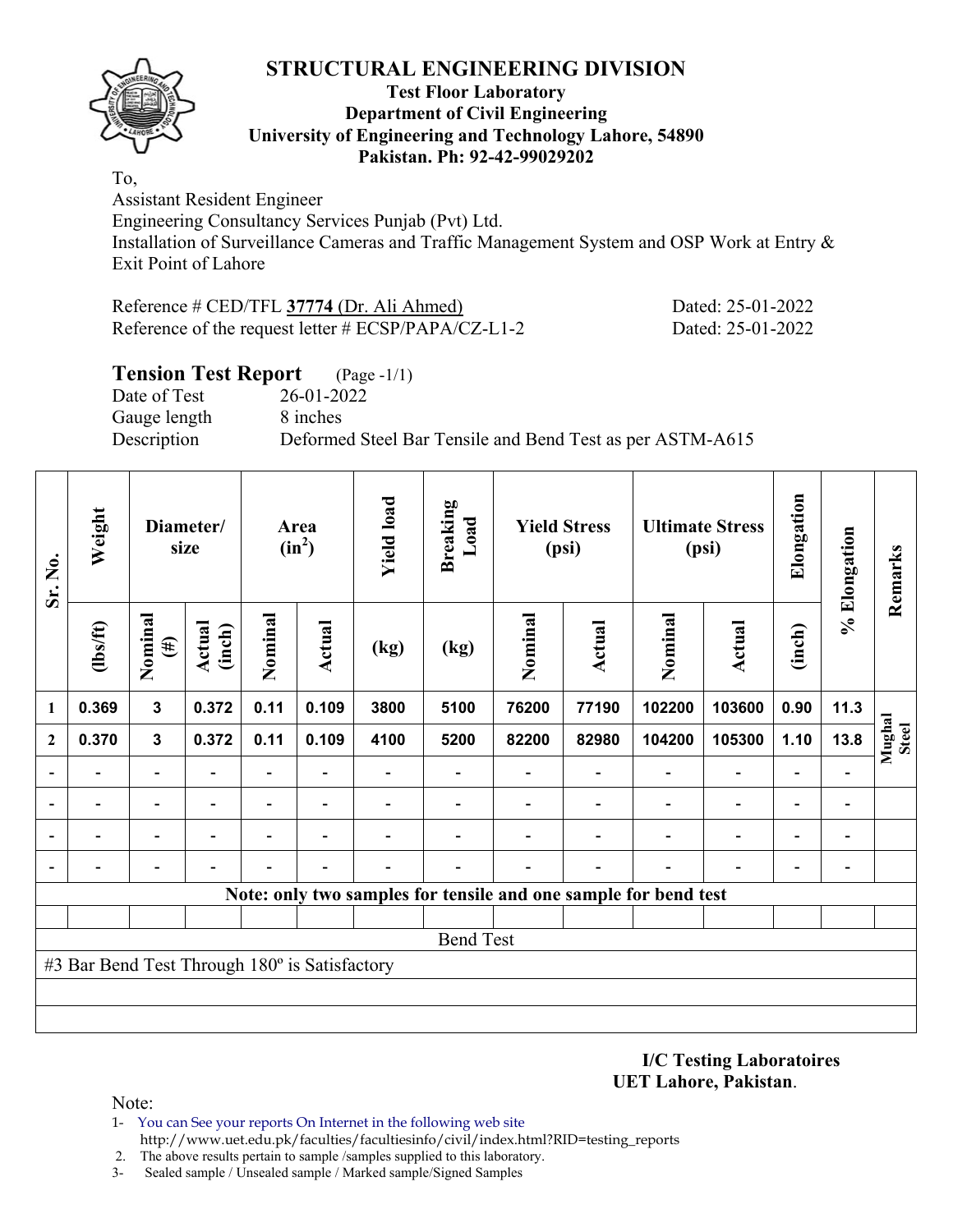

## **Test Floor Laboratory Department of Civil Engineering University of Engineering and Technology Lahore, 54890 Pakistan. Ph: 92-42-99029202**

To, M/S Al Fazal Engineering Pakistan Lahore (Grid Solution Pakistan (Pvt) Ltd)(Aisha Steel Mills)

| Reference # CED/TFL 37776 (Engr. Amina Rajput)      | Dated: 26-01-2022 |
|-----------------------------------------------------|-------------------|
| Reference of the request letter $\#$ ALF-22-01-0006 | Dated: 12-01-2022 |

# **Tension Test Report** (Page – 1/3)

| 18-01-2022               |
|--------------------------|
| 2 inches                 |
| Angle Strip Tensile Test |
|                          |

| Sr. No.                      | Designation<br>(mm) | Size of Strip<br>(mm) | <b>X</b> Section<br>Area<br>$\text{(mm}^2)$ | <b>Yield load</b><br>(kg) | <b>Breaking</b><br>Load<br>(kg)         | <b>Yield Stress</b><br>(MPa) | Ultimate<br><b>Stress</b><br>(MPa) | Elongation<br>(in)           | % Elongation             | Remarks |  |  |
|------------------------------|---------------------|-----------------------|---------------------------------------------|---------------------------|-----------------------------------------|------------------------------|------------------------------------|------------------------------|--------------------------|---------|--|--|
| $\mathbf{1}$                 | 90x90x6             | 20.00x6.10            | 122.00                                      | 4500                      | 6700                                    | 362                          | 539                                | 0.50                         | 25.00                    |         |  |  |
|                              |                     |                       |                                             |                           |                                         |                              |                                    | $\qquad \qquad \blacksquare$ |                          |         |  |  |
| $\blacksquare$               |                     |                       | $\blacksquare$                              | $\blacksquare$            |                                         |                              | $\overline{\phantom{0}}$           | $\blacksquare$               | $\overline{\phantom{a}}$ |         |  |  |
|                              |                     |                       |                                             |                           |                                         |                              |                                    |                              |                          |         |  |  |
| $\qquad \qquad \blacksquare$ |                     |                       |                                             | $\overline{a}$            |                                         |                              |                                    | $\blacksquare$               | -                        |         |  |  |
| $\qquad \qquad \blacksquare$ | -                   |                       |                                             | $\overline{\phantom{0}}$  |                                         |                              |                                    | $\qquad \qquad \blacksquare$ | $\overline{\phantom{a}}$ |         |  |  |
| $\qquad \qquad \blacksquare$ |                     |                       |                                             | $\overline{\phantom{0}}$  |                                         |                              |                                    | $\overline{\phantom{0}}$     | $\overline{\phantom{a}}$ |         |  |  |
|                              |                     |                       |                                             |                           |                                         |                              |                                    |                              | -                        |         |  |  |
|                              |                     |                       |                                             |                           | <b>Only One Sample for Tensile Test</b> |                              |                                    |                              |                          |         |  |  |
|                              |                     |                       |                                             | <b>Bend Test</b>          |                                         |                              |                                    |                              |                          |         |  |  |
|                              |                     |                       |                                             |                           |                                         |                              |                                    |                              |                          |         |  |  |
|                              |                     |                       |                                             |                           |                                         |                              |                                    |                              |                          |         |  |  |
|                              |                     |                       |                                             |                           |                                         |                              |                                    |                              |                          |         |  |  |

**I/C Testing Laboratoires UET Lahore, Pakistan**.

- 1- You can See your reports On Internet in the following web site http://www.uet.edu.pk/faculties/facultiesinfo/civil/index.html?RID=testing\_reports
- 2. The above results pertain to sample /samples supplied to this laboratory.
- 3- Sealed sample / Unsealed sample / Marked sample/Signed Samples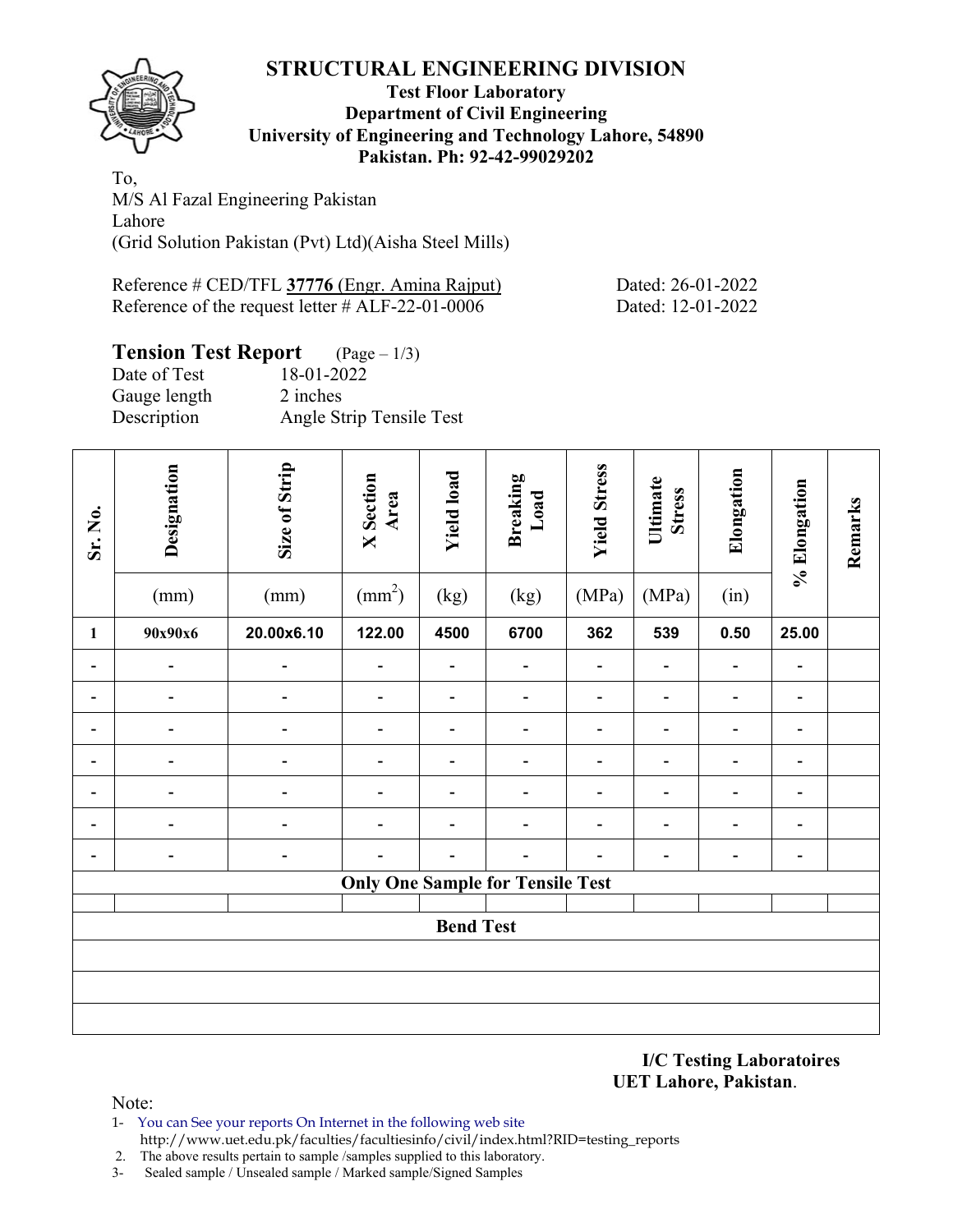

## **Test Floor Laboratory Department of Civil Engineering University of Engineering and Technology Lahore, 54890 Pakistan. Ph: 92-42-99029202**

To, M/S Al Fazal Engineering Pakistan Lahore (Grid Solution Pakistan (Pvt) Ltd)(Aisha Steel Mills)

Reference # CED/TFL 37776 (Engr. Amina Rajput) Dated: 26-01-2022 Reference of the request letter # ALF-22-01-0005 Dated: 12-01-2022

# **Tension Test Report** (Page – 2/3)

| Date of Test | 18-01-2022               |
|--------------|--------------------------|
| Gauge length | 2 inches                 |
| Description  | Angle Strip Tensile Test |
|              |                          |

| Sr. No.                      | Designation | Size of Strip | <b>X</b> Section<br>Area<br>$\text{(mm}^2)$ | <b>Yield load</b> | <b>Breaking</b><br>Load                 | <b>Yield Stress</b><br>(MPa) | Ultimate<br><b>Stress</b><br>(MPa) | Elongation                   | % Elongation                 | Remarks |
|------------------------------|-------------|---------------|---------------------------------------------|-------------------|-----------------------------------------|------------------------------|------------------------------------|------------------------------|------------------------------|---------|
|                              | (mm)        | (mm)          |                                             | (kg)              | (kg)                                    |                              |                                    | (in)                         |                              |         |
| $\mathbf{1}$                 | 40x40x4     | 15.15x5.00    | 75.75                                       | 2700              | 4300                                    | 350                          | 557                                | 0.60                         | 30.00                        |         |
| $\overline{\phantom{0}}$     |             |               |                                             |                   |                                         |                              |                                    | $\overline{a}$               | $\overline{\phantom{a}}$     |         |
|                              |             |               |                                             |                   |                                         |                              |                                    | -                            | $\overline{\phantom{a}}$     |         |
|                              |             |               |                                             |                   |                                         |                              |                                    | $\blacksquare$               | $\overline{\phantom{a}}$     |         |
| $\qquad \qquad \blacksquare$ |             |               |                                             |                   |                                         |                              |                                    | $\qquad \qquad \blacksquare$ | $\overline{\phantom{a}}$     |         |
|                              |             |               |                                             |                   |                                         |                              |                                    | -                            | $\qquad \qquad \blacksquare$ |         |
|                              |             |               |                                             |                   |                                         |                              |                                    |                              | $\overline{\phantom{a}}$     |         |
|                              |             |               |                                             |                   |                                         |                              |                                    |                              | $\blacksquare$               |         |
|                              |             |               |                                             |                   | <b>Only One Sample for Tensile Test</b> |                              |                                    |                              |                              |         |
|                              |             |               |                                             |                   |                                         |                              |                                    |                              |                              |         |
|                              |             |               |                                             | <b>Bend Test</b>  |                                         |                              |                                    |                              |                              |         |
|                              |             |               |                                             |                   |                                         |                              |                                    |                              |                              |         |
|                              |             |               |                                             |                   |                                         |                              |                                    |                              |                              |         |
|                              |             |               |                                             |                   |                                         |                              |                                    |                              |                              |         |

**I/C Testing Laboratoires UET Lahore, Pakistan**.

- 1- You can See your reports On Internet in the following web site http://www.uet.edu.pk/faculties/facultiesinfo/civil/index.html?RID=testing\_reports
- 2. The above results pertain to sample /samples supplied to this laboratory.
- 3- Sealed sample / Unsealed sample / Marked sample/Signed Samples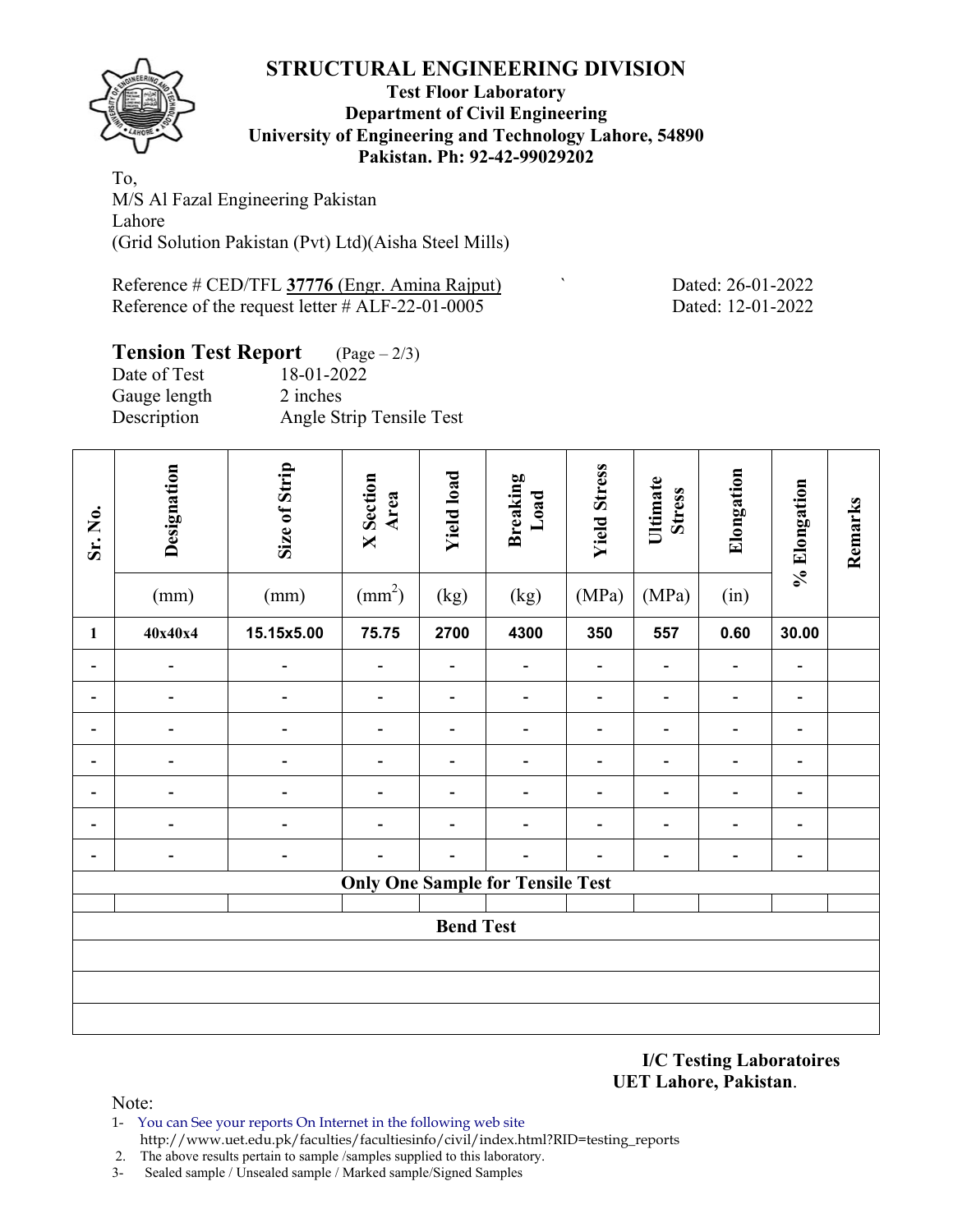

## **Test Floor Laboratory Department of Civil Engineering University of Engineering and Technology Lahore, 54890 Pakistan. Ph: 92-42-99029202**

To, M/S Al Fazal Engineering Pakistan Lahore (Grid Solution Pakistan (Pvt) Ltd)(Aisha Steel Mills)

Reference # CED/TFL **37776** (Engr. Amina Rajput) Dated: 26-01-2022 Reference of the request letter # ALF-22-01-0006 Dated: 12-01-2022

# **Tension Test Report** (Page – 3/3)

| Date of Test | 18-01-2022               |
|--------------|--------------------------|
| Gauge length | 2 inches                 |
| Description  | Angle Strip Tensile Test |
|              |                          |

| Sr. No. | Designation<br>(mm) | Size of Strip<br>(mm) | <b>X</b> Section<br>Area<br>$\text{(mm}^2)$ | <b>Yield load</b><br>(kg) | <b>Breaking</b><br>Load<br>(kg)         | <b>Yield Stress</b><br>(MPa) | Ultimate<br><b>Stress</b><br>(MPa) | Elongation<br>(in)           | % Elongation             | Remarks |
|---------|---------------------|-----------------------|---------------------------------------------|---------------------------|-----------------------------------------|------------------------------|------------------------------------|------------------------------|--------------------------|---------|
| 1       | 60x60x6             | 20.95x6.25            | 130.94                                      | 5200                      | 8700                                    | 390                          | 652                                | 0.50                         | 25.00                    |         |
|         |                     |                       |                                             |                           |                                         |                              |                                    | $\overline{\phantom{0}}$     |                          |         |
|         |                     |                       |                                             |                           |                                         |                              |                                    | $\blacksquare$               | $\overline{\phantom{0}}$ |         |
|         |                     |                       |                                             |                           |                                         |                              |                                    | $\overline{\phantom{0}}$     |                          |         |
|         |                     |                       |                                             |                           |                                         |                              |                                    | $\qquad \qquad \blacksquare$ | $\overline{\phantom{a}}$ |         |
|         |                     |                       |                                             |                           |                                         |                              |                                    | $\qquad \qquad \blacksquare$ | $\overline{\phantom{a}}$ |         |
|         |                     |                       |                                             |                           |                                         |                              |                                    |                              |                          |         |
|         |                     |                       |                                             |                           |                                         |                              |                                    |                              |                          |         |
|         |                     |                       |                                             |                           | <b>Only One Sample for Tensile Test</b> |                              |                                    |                              |                          |         |
|         |                     |                       |                                             | <b>Bend Test</b>          |                                         |                              |                                    |                              |                          |         |
|         |                     |                       |                                             |                           |                                         |                              |                                    |                              |                          |         |
|         |                     |                       |                                             |                           |                                         |                              |                                    |                              |                          |         |
|         |                     |                       |                                             |                           |                                         |                              |                                    |                              |                          |         |
|         |                     |                       |                                             |                           |                                         |                              |                                    |                              |                          |         |

### **I/C Testing Laboratoires UET Lahore, Pakistan**.

- 1- You can See your reports On Internet in the following web site http://www.uet.edu.pk/faculties/facultiesinfo/civil/index.html?RID=testing\_reports
- 2. The above results pertain to sample /samples supplied to this laboratory.
- 3- Sealed sample / Unsealed sample / Marked sample/Signed Samples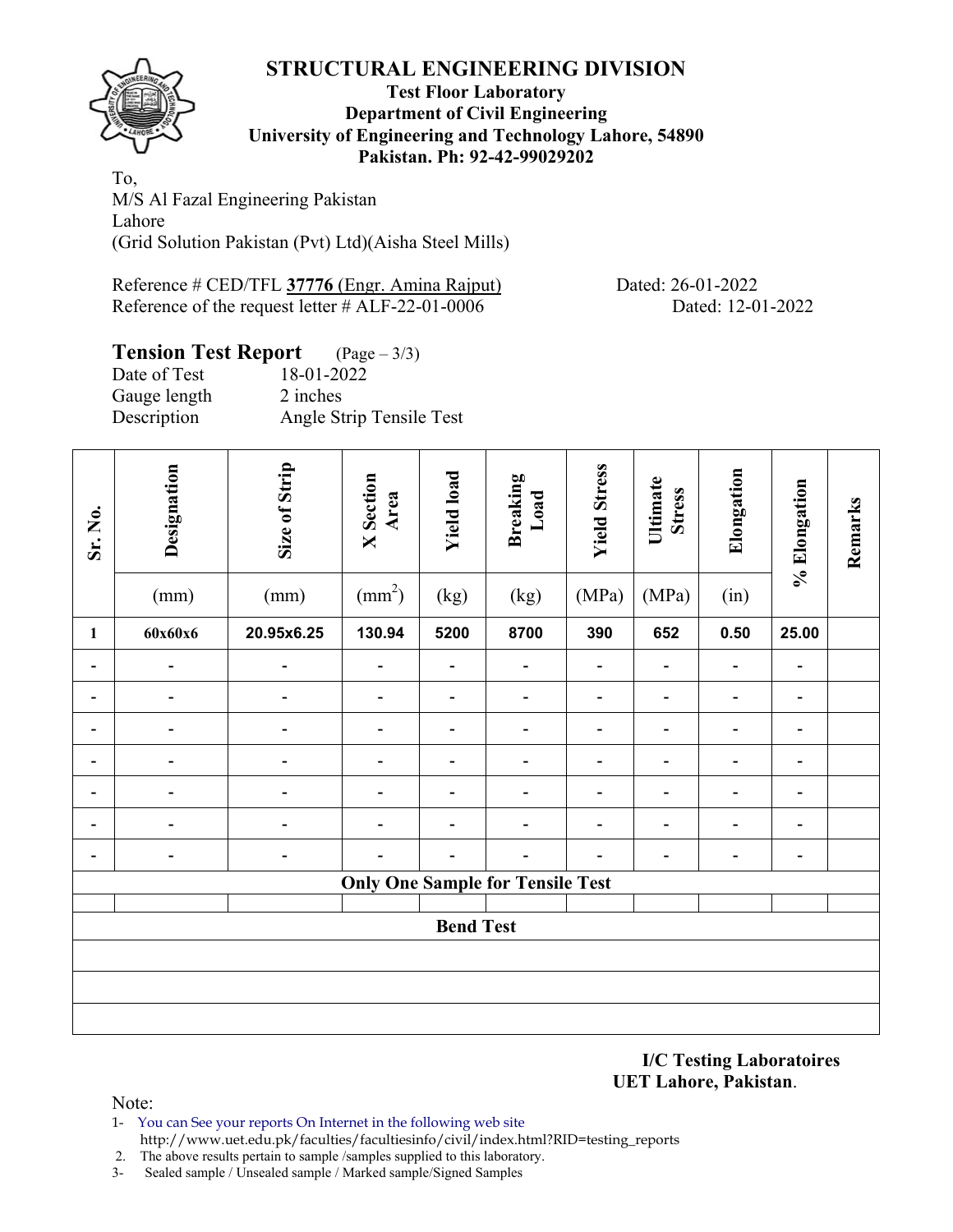**Test Floor Laboratory Department of Civil Engineering University of Engineering and Technology Lahore, 54890 Pakistan. Ph: 92-42-99029202** 

To, Resident Engineer Associated Consulting Engineers ACE Limited Secretariat Office Building Multan & Allied Work

Reference # CED/TFL **37777** (Engr. Amina Rajput) Dated: 26-01-2022 Reference of the request letter # ACE/RE/CSM/2021/0025 Dated: 25-01-2022

# **Tension Test Report** (Page -1/1)

Date of Test 26-01-2022 Gauge length 8 inches

Description Deformed Steel Bar Tensile and Bend Test as per ASTM-A615

| Sr. No.                                       | Weight                                                          | Diameter/<br><b>Size</b> |                  | Area<br>$(in^2)$ |               | <b>Yield load</b> | <b>Breaking</b><br>Load | <b>Yield Stress</b><br>(psi) |        | <b>Ultimate Stress</b><br>(psi) |                | Elongation     | % Elongation | Remarks            |
|-----------------------------------------------|-----------------------------------------------------------------|--------------------------|------------------|------------------|---------------|-------------------|-------------------------|------------------------------|--------|---------------------------------|----------------|----------------|--------------|--------------------|
|                                               | $\frac{2}{10}$                                                  | Nominal<br>$(\#)$        | Actual<br>(inch) | Nominal          | <b>Actual</b> | (kg)              | (kg)                    | Nominal                      | Actual | Nominal                         | Actual         | (inch)         |              |                    |
| 1                                             | 0.374                                                           | 3                        | 0.374            | 0.11             | 0.110         | 4100              | 5100                    | 82200                        | 82160  | 102200                          | 102200         | 1.30           | 16.3         |                    |
| $\boldsymbol{2}$                              | 0.374                                                           | 3                        | 0.374            | 0.11             | 0.110         | 4000              | 5100                    | 80200                        | 80290  | 102200                          | 102400         | 1.40           | 17.5         | <b>Union Steel</b> |
| $\overline{\phantom{a}}$                      |                                                                 | $\blacksquare$           |                  |                  |               |                   |                         |                              |        |                                 |                |                |              |                    |
| $\overline{\phantom{a}}$                      | ۰                                                               | $\blacksquare$           | ۰                | ۰                |               |                   |                         |                              |        |                                 | ۰              | $\blacksquare$ |              |                    |
| $\blacksquare$                                |                                                                 | ٠                        |                  |                  |               |                   |                         |                              |        |                                 | $\blacksquare$ | $\blacksquare$ |              |                    |
| $\overline{\phantom{a}}$                      | -                                                               | $\blacksquare$           | $\blacksquare$   | ٠                | ٠             | $\blacksquare$    |                         |                              | ۰      |                                 | ۰              | $\blacksquare$ |              |                    |
|                                               | Note: only two samples for tensile and one sample for bend test |                          |                  |                  |               |                   |                         |                              |        |                                 |                |                |              |                    |
|                                               |                                                                 |                          |                  |                  |               |                   |                         |                              |        |                                 |                |                |              |                    |
| <b>Bend Test</b>                              |                                                                 |                          |                  |                  |               |                   |                         |                              |        |                                 |                |                |              |                    |
| #3 Bar Bend Test Through 180° is Satisfactory |                                                                 |                          |                  |                  |               |                   |                         |                              |        |                                 |                |                |              |                    |
|                                               |                                                                 |                          |                  |                  |               |                   |                         |                              |        |                                 |                |                |              |                    |
|                                               |                                                                 |                          |                  |                  |               |                   |                         |                              |        |                                 |                |                |              |                    |

**I/C Testing Laboratoires UET Lahore, Pakistan**.

Note:

1- You can See your reports On Internet in the following web site http://www.uet.edu.pk/faculties/facultiesinfo/civil/index.html?RID=testing\_reports

2. The above results pertain to sample /samples supplied to this laboratory.